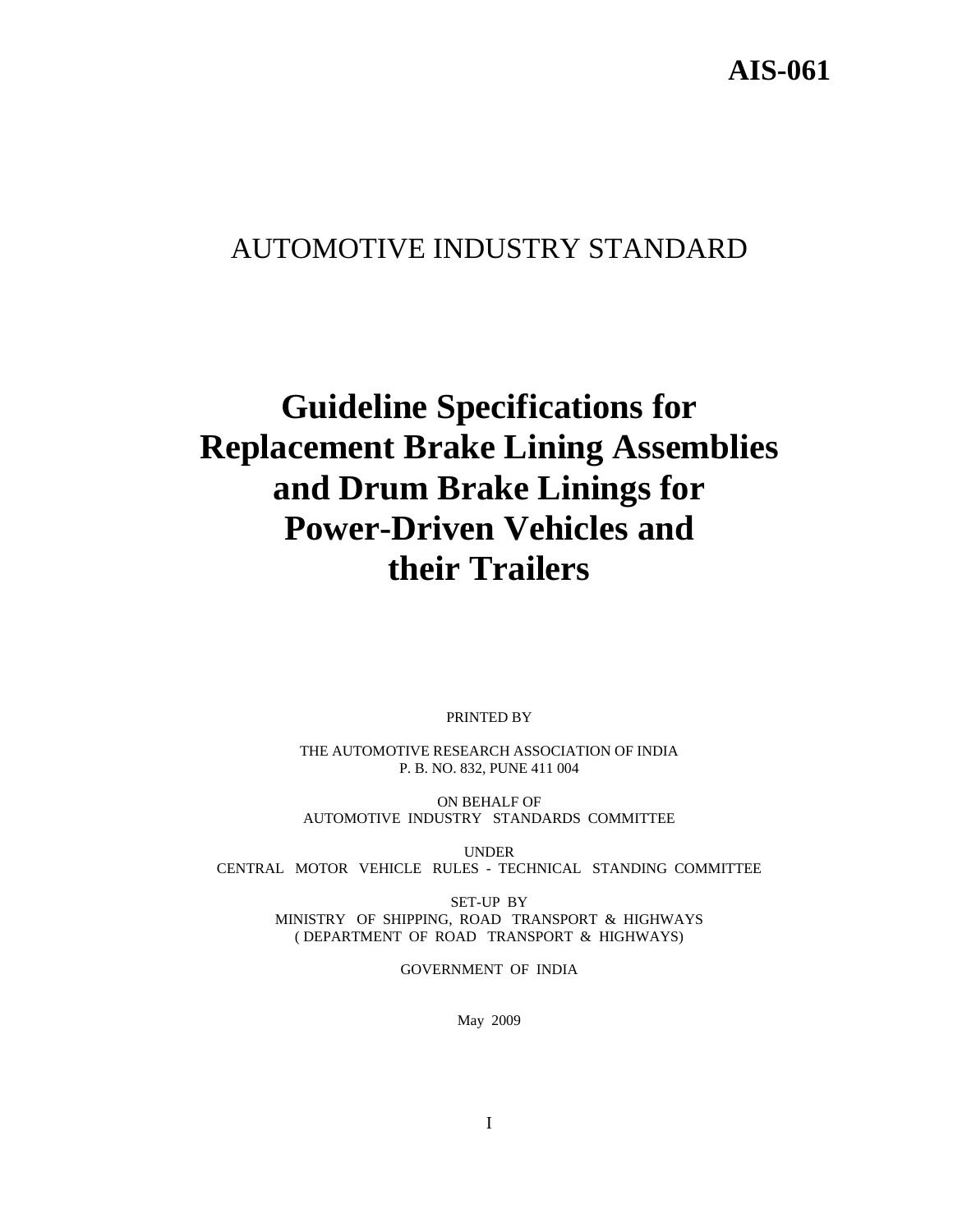# Status chart of the standard to be used by the purchaser for updating the record

| Sr.<br>No. | Corr-<br>igenda. | Amend-<br>ment | <b>Revision</b> | Date | <b>Remark</b> | Misc. |
|------------|------------------|----------------|-----------------|------|---------------|-------|
|            |                  |                |                 |      |               |       |
|            |                  |                |                 |      |               |       |
|            |                  |                |                 |      |               |       |
|            |                  |                |                 |      |               |       |
|            |                  |                |                 |      |               |       |
|            |                  |                |                 |      |               |       |
|            |                  |                |                 |      |               |       |

**General remarks:**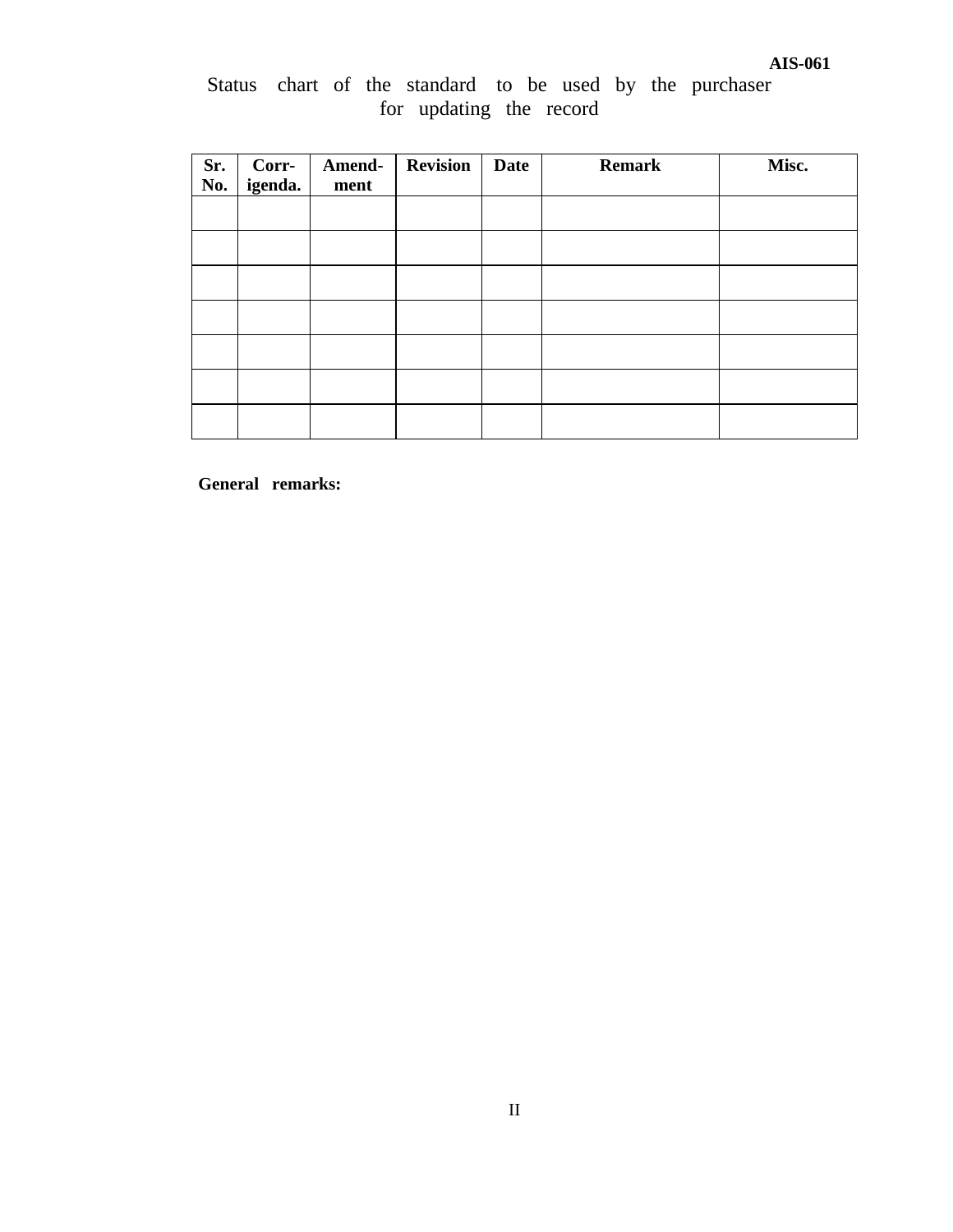# **INTRODUCTION**

The Government of India felt the need for a permanent agency to expedite the publication of standards and development of test facilities in parallel when the work on the preparation of the standards is going on, as the development of improved safety critical parts can be undertaken only after the publication of the standard and commissioning of test facilities. To this end, the erstwhile Ministry of Surface Transport (MoST) has constituted a permanent Automotive Industry Standard Committee (AISC) vide order No. RT-11028/11/97-MVL dated September 15, 1997. The standards prepared by AISC will be approved by the permanent CMVR Technical Standing Committee (CTSC). After approval, the Automotive Research Association of India, (ARAI), Pune, being the Secretariat of the AIS Committee, has published this standard. For better dissemination of this information ARAI may publish this document on their web site.

Brake lining is a consumable safety critical sub-component of brake system. Need of adequate quality of such crucial part is of paramount importance. Though standards are available for performance verifications of Original Equipments fitted brake systems, no standards were available for Replacement Brake Lining Assemblies.

While preparing this standard, considerable assistance is derived from ECE R 90 - Revision 1 – Amendment 3 (Supplement 7 to the 01 series of amendments – date of entry into force Jan. 18, 2006 (Issue 4 Mar. 2006)). Uniform Provisions Concerning the Approval of Replacement Brake Lining Assemblies and Drum Brake Linings for Power- Driven Vehicles and their Trailers.

The Automotive Industry Standards Committee (AISC) responsible for preparation of this standard is given in Annex: 11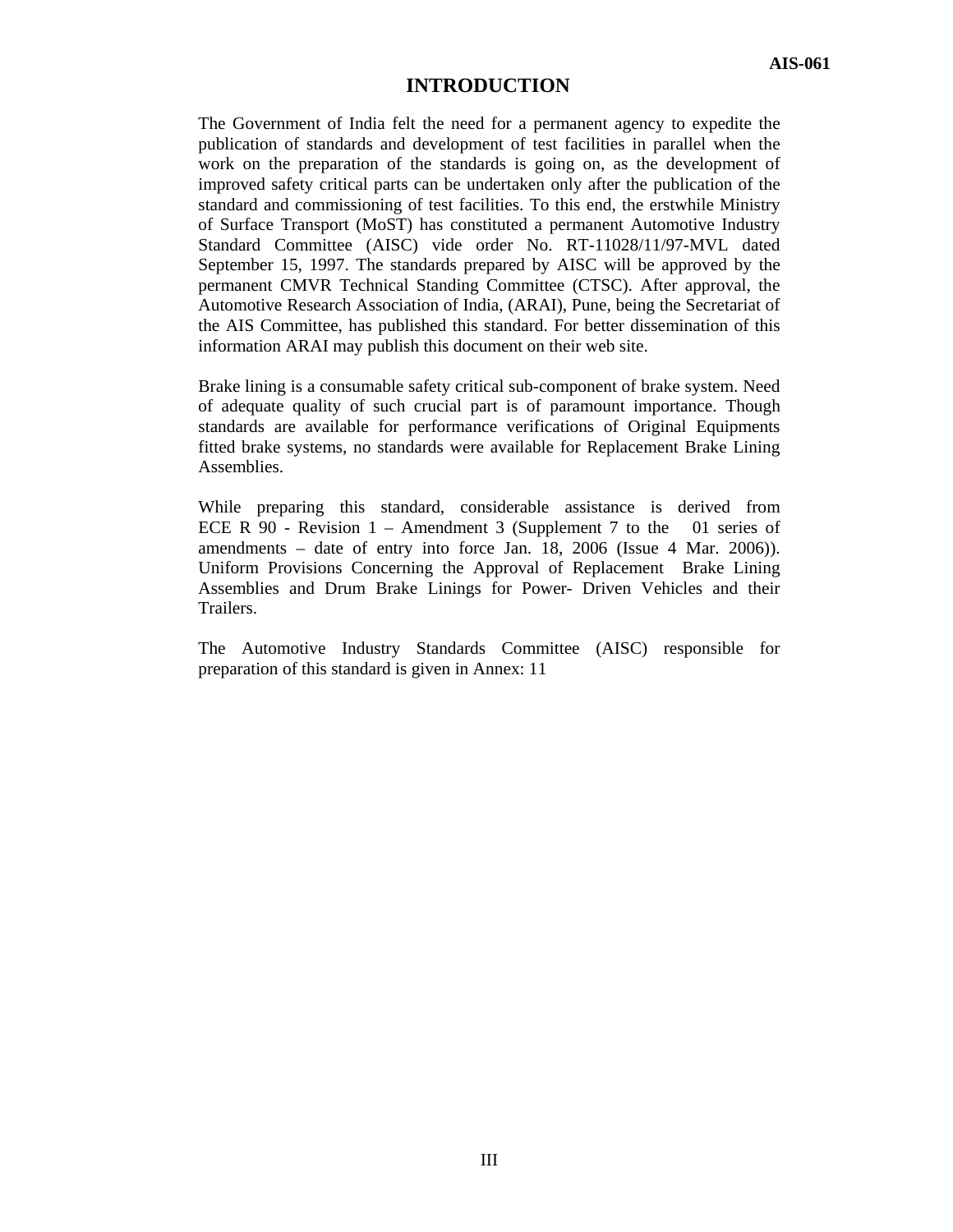# **Guideline Specifications for Replacement Brake Lining Assemblies and Drum Brake Linings for Power-Driven Vehicles and their Trailers**

# **1. SCOPE**

- 1.1 This standard applies to replacement service brake lining assemblies intended for use in friction brakes forming part of the braking system of power-driven vehicles and their trailers and semi trailers authorized for use on public roads.
- 1.2 Replacement brake lining assemblies may be approved for fitment and use on power- driven vehicles and their trailers and semi trailers having type approval in accordance with IS:11852 (Part 1 to 8) or IS:14664. Replacement drum brake linings designed to be riveted to a brake shoe may be approved for fitment and use on power-driven vehicles and trailers having type approval in accordance with IS: 11852 (Part 1to 8) and classified in categories  $M_3$ ,  $N_2$ ,  $N_3$ ,  $T_3$  and  $T_4$ .

# **2. REFRENCES**

| IS:11852<br>(Part 1 to 8) | Automotive vehicles – Brakes and Braking Systems                                                                                        |
|---------------------------|-----------------------------------------------------------------------------------------------------------------------------------------|
| IS:14664                  | Automotive vehicles - Performance requirements and<br>Testing Procedures for Braking System of Two and Three<br>Wheeled Motor Vehicles. |
| AIS-007<br>(Revision 3)   | Information on Technical Specifications<br>be<br>to<br>submitted by the Vehicle Manufacturer                                            |
| ISO 6312                  | Road Vehicles - Brake Linings – Shear strength of disc<br>brake pad and drum brake shoe<br>assemblies $-$<br>Test procedure             |
| ISO 6310                  | Road vehicles - Brake Linings – Compressibility -<br>Test procedure                                                                     |
| ISO 2039 - 2              | Plastics – Determination of hardness - Part 2 : Rockwell<br>hardness                                                                    |

# **3 DEFINITIONS**

For the purposes of this standard.

- 3.1 **"Braking system"** has the meaning assigned in IS:11852 (Part 1), clause 2 and 3.
- 3.2 **"Friction brake"** means the part of a braking system in which the forces opposing the movement of a vehicle are developed by friction between a brake lining and a wheel disc or drum moving relatively to each other.
- 3.3 **"Brake lining assembly"** means a component of a friction brake, which is pressed against a drum or disc, respectively, to produce the friction force;
- 3.3.1 **"Shoe assembly"** means a brake lining assembly of a drum brake.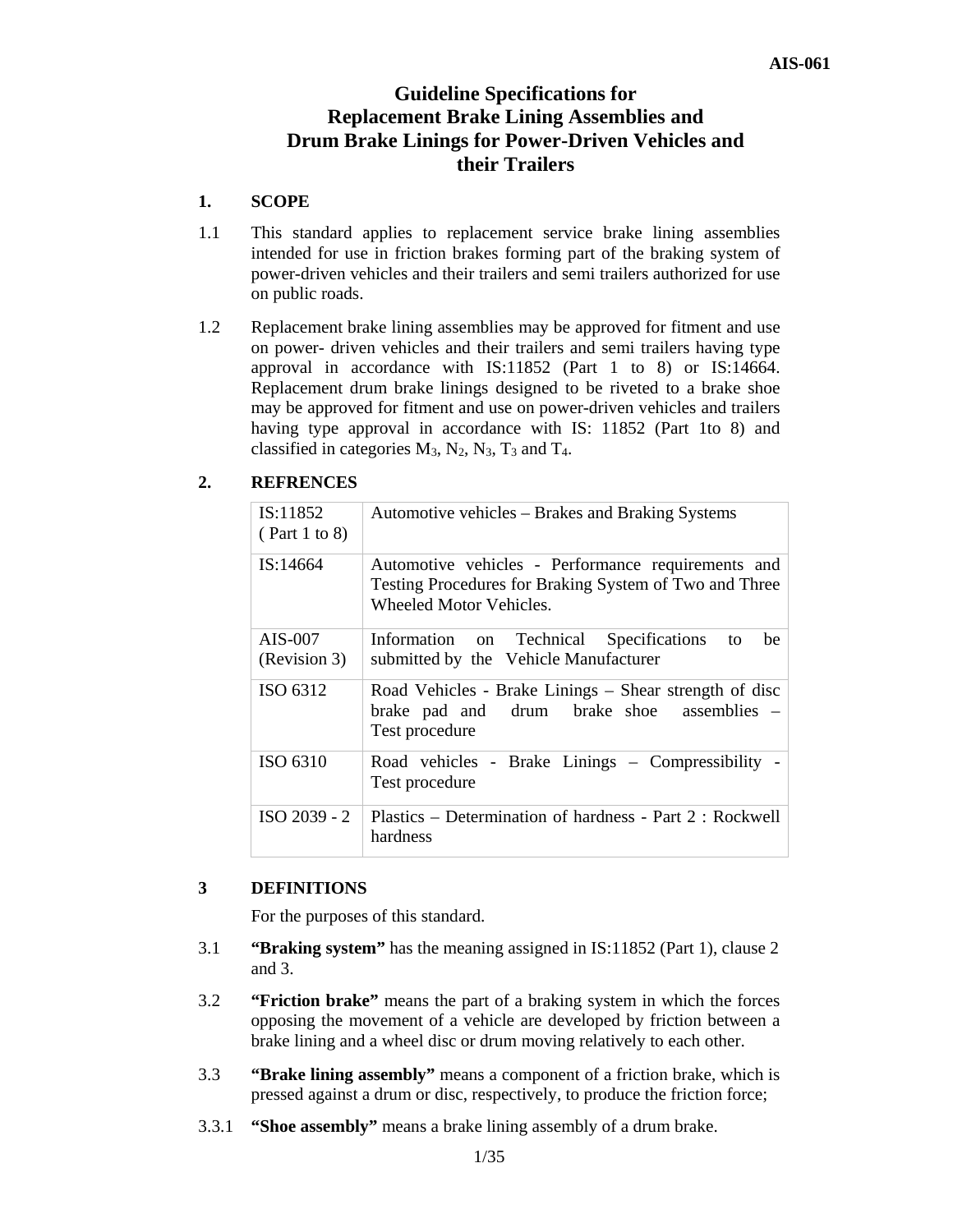- 3.3.1.1 **"Shoe"** means a component of a shoe assembly, which carries the brake lining.
- 3.3.2 **"Pad assembly"** means a brake lining assembly of a disc brake.
- 3.3.2.1 **"Backplate"** means a component of a pad assembly, which carries the brake lining.
- 3.3.3 **"Brake lining"** means the friction material component with the shape and final dimension to be fixed on to the shoe or backplate.
- 3.3.4 **"Drum brake lining"** means a brake lining for a drum brake.
- 3.3.5 **"Friction material"** means the product of a specified mixture of materials and processes, which together determine the characteristics of a brake lining.
- 3.4 **"Brake lining type"** means a category of brake lining, which do not differ in friction material characteristics.
- 3.5 **"Brake lining assembly type"** means wheel sets of brake lining assemblies, which do not differ in brake lining type, dimension or functional characteristics.
- 3.6 **"Drum brake lining type"** means wheel sets of brake lining components, which after fitment to the shoes do not differ in brake lining type, dimensions or functional characteristics.
- 3.7 **"Original brake lining"** means a brake lining type referenced in the vehicle type approval documentation, Table 5 of AIS-007.
- 3.8 **"Original brake lining assembly"** means a brake lining assembly conforming to the data attached to a vehicle type approval documentation.
- 3.9 **"Replacement brake lining assembly"** means a brake lining assembly of a type approved under this standard as a suitable service replacement for an original brake lining assembly.
- 3.10 **Original drum brake lining"** means a drum brake lining conforming to the data attached to a vehicle type approval documentation.
- 3.11 **"Replacement drum brake lining"** means a drum brake lining of a type approved under this standard as a suitable service replacement when fitted to a shoe for an original drum brake lining.
- 3.12 **"Manufacturer"** means the organization, which can assume technical responsibility for the brake lining assemblies or drum brake linings and can demonstrate that it possesses the necessary means to achieve conformity of production.

# **4. APPLICATION FOR APPROVAL**

4.1 An application for approval of a replacement brake lining assembly type or a replacement drum brake lining type for (a) specific vehicle type (s) shall be submitted by the manufacturer of the replacement lining assembly/replacement drum brake lining or his duly accredited representative.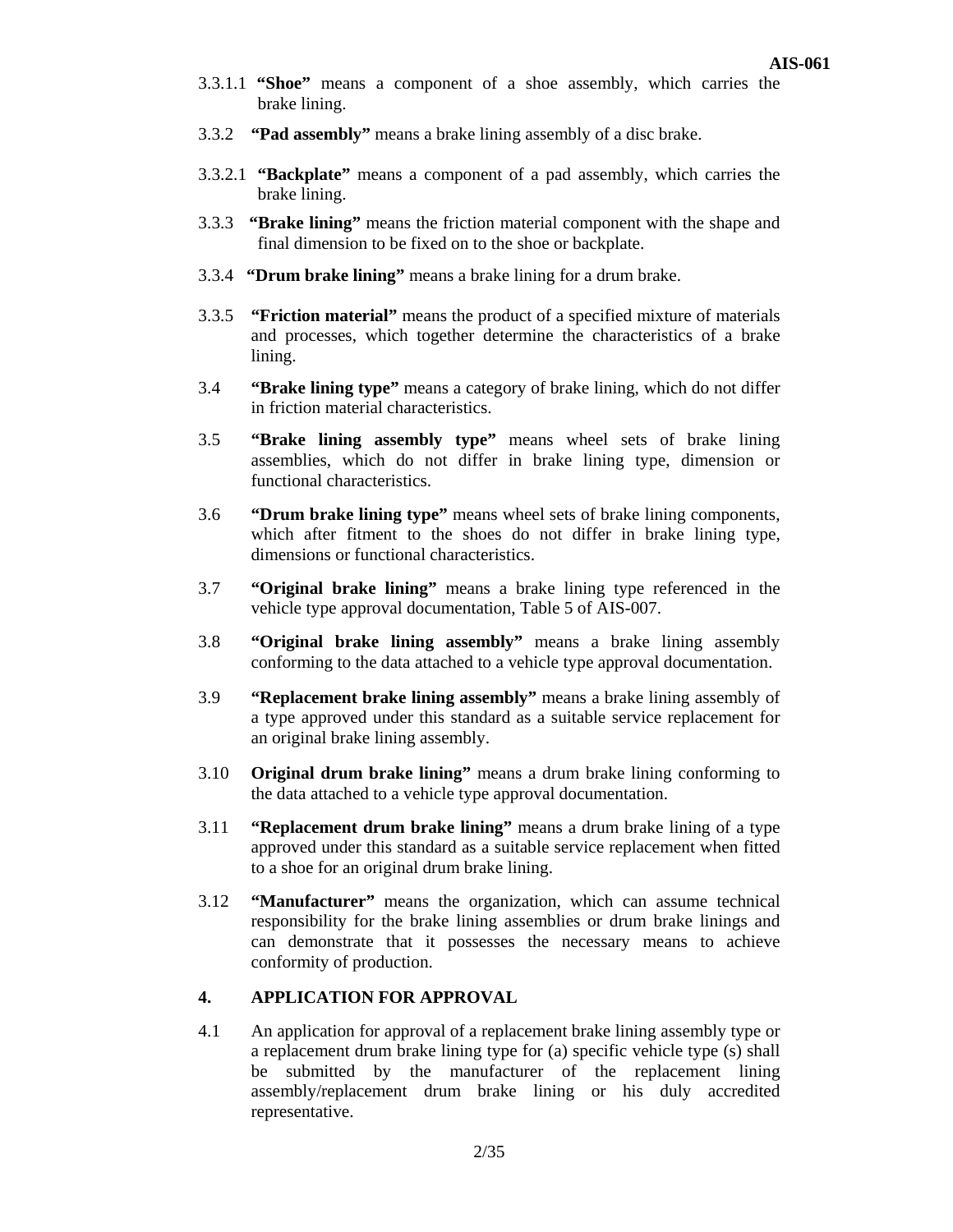- 4.2 An application may be submitted by the holder of (a) vehicle type approval(s) to CMV Rule No. 96 in respect of replacement brake lining assemblies or replacement drum brake linings conforming to the type recorded in the vehicle type approvals(s) documentation.
- 4.3 An application for approval shall be accompanied, in triplicate, by a description of the replacement brake lining assembly or replacement drum brake lining with regard to the items specified in Annex 1 to this standard and by the following particulars:
- 4.3.1 diagrams showing functional dimensions of the replacement brake lining assembly or replacement drum brake lining;
- 4.3.2 an indication of the positions of the replacement brake lining assembly or replacement drum brake lining on the vehicles for which approval to fit is sought.
- 4.4 Brake lining assemblies or drum brake linings of the type for which approval is sought shall be made available in sufficient quantity to perform the approval tests.
- 4.5 The applicant shall agree with and make available to the technical service responsible for conducting approval tests the suitable representative vehicles(s) and/or brake(s).
- 4.6 The notified testing agency shall verify the existence of satisfactory arrangements for ensuring effective control of the conformity of production before type approval is granted.
- 4.6.1 The applicant shall submit values for friction behavior in accordance with Annex 8, paragraph 2.4.1 or 3.4.1 respectively of this standard.

# **5. SPECIFICATIONS AND TESTS**

# 5.1 **General**

A replacement brake lining assembly or a replacement drum brake lining shall be so designed and constructed that, when substituted for the assembly or lining originally fitted to a vehicle, the braking efficiency of that vehicle accords with that of the approved vehicle type.

Specifically:

(a) a vehicle equipped with replacement brake lining assemblies or replacement drum brake linings shall satisfy the relevant braking prescriptions of IS:11852 (Part 1 to 8) or IS:14664 including its amendments: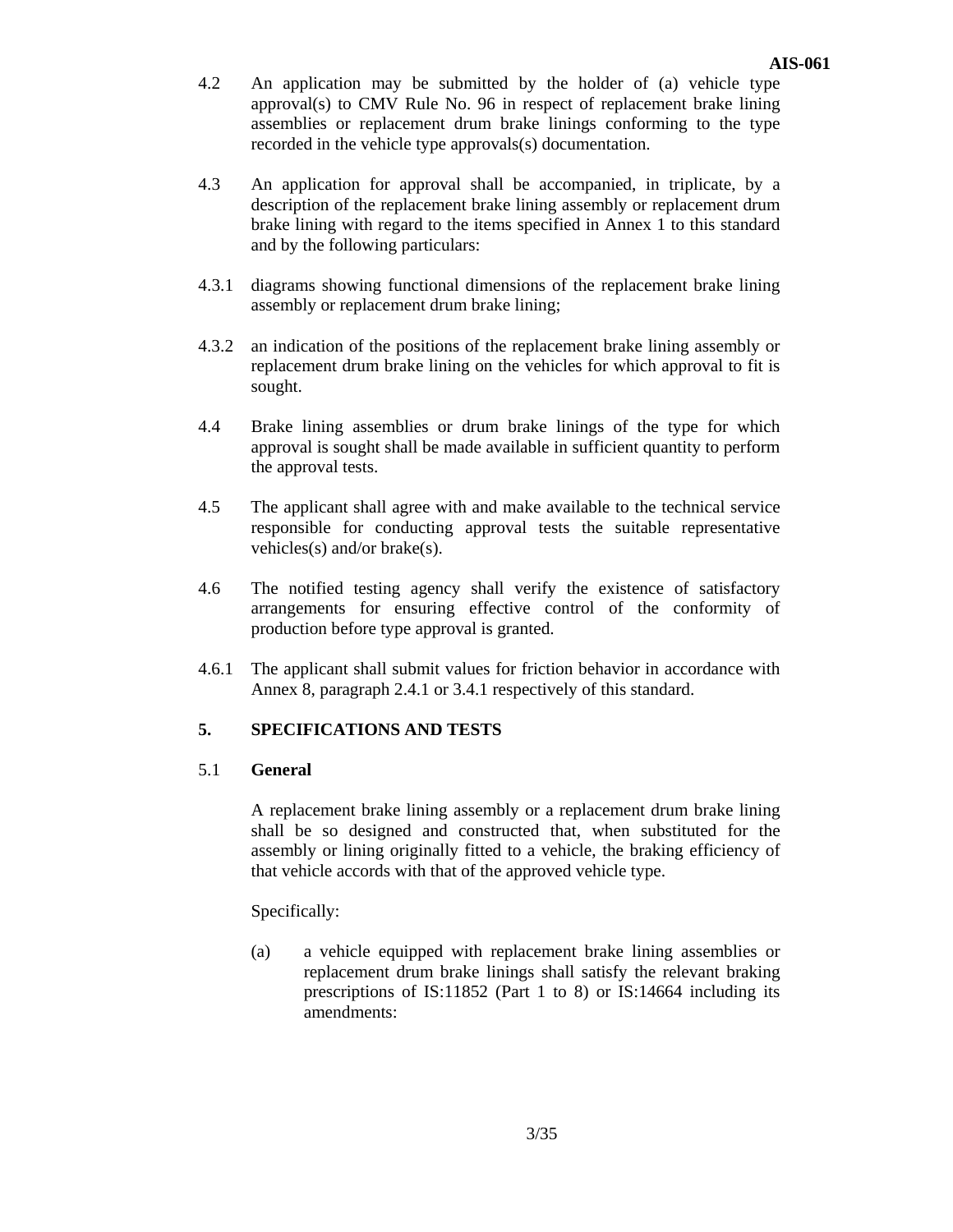- (b) a replacement brake lining assembly or a replacement drum brake lining shall display performance characteristics similar to that of the original brake lining assembly or original drum lining it is intended to replace;
- (c) a replacement brake lining assembly or a replacement drum brake lining must possess adequate mechanical characteristics.
- 5.1.1 Replacement brake lining assemblies or replacement drum brake linings conforming to the type specified in vehicle type approval documentation to Table 5 of AIS- 007 are deemed to satisfy the requirements of paragraph 5 of this standard.

# 5.2 **Performance Requirements**

5.2.1 Replacement brake lining assemblies for vehicles of categories  $M_1, M_2$  and  $N_{1.}$ 

 Replacement brake lining assemblies shall be tested according to the prescription of Annex 3 and must satisfy the requirements stated in this Annex. For speed sensitivity and cold performance equivalence one of the two methods described in Annex 3 shall be used.

5.2.2 Replacement brake lining assemblies and replacement drum brake linings for vehicles of categories  $M_3$ ,  $N_2$  and  $N_3$ .

Replacement brake lining assemblies and replacement drum brake linings shall be tested according to the prescription of Annex 4, using one of the two methods described in paragraph 1 (vehicle test) or in paragraph 2 (inertia dynamometer test) and shall satisfy the requirements stated in this Annex.

5.2.3 Replacement brake lining assemblies for vehicles of categories  $T_1$  and  $T_2$ .

Replacement brake lining assemblies shall be tested according to the prescriptions of Annex 5 and shall satisfy the requirements stated in this Annex.

5.2.4 Replacement brake lining assemblies and replacement drum brake linings for vehicles of categories  $T_3$  and  $T_4$ .

 Replacement brake lining assemblies and replacement drum brake linings shall be tested according to the prescriptions of Annex 6 and shall satisfy the requirements stated in this Annex. For the tests one of the two methods described in IS: 11852 (Part 1 to 8) shall be used.

5.2.5 Replacement brake lining assemblies for Two and Three wheeled vehicle categories.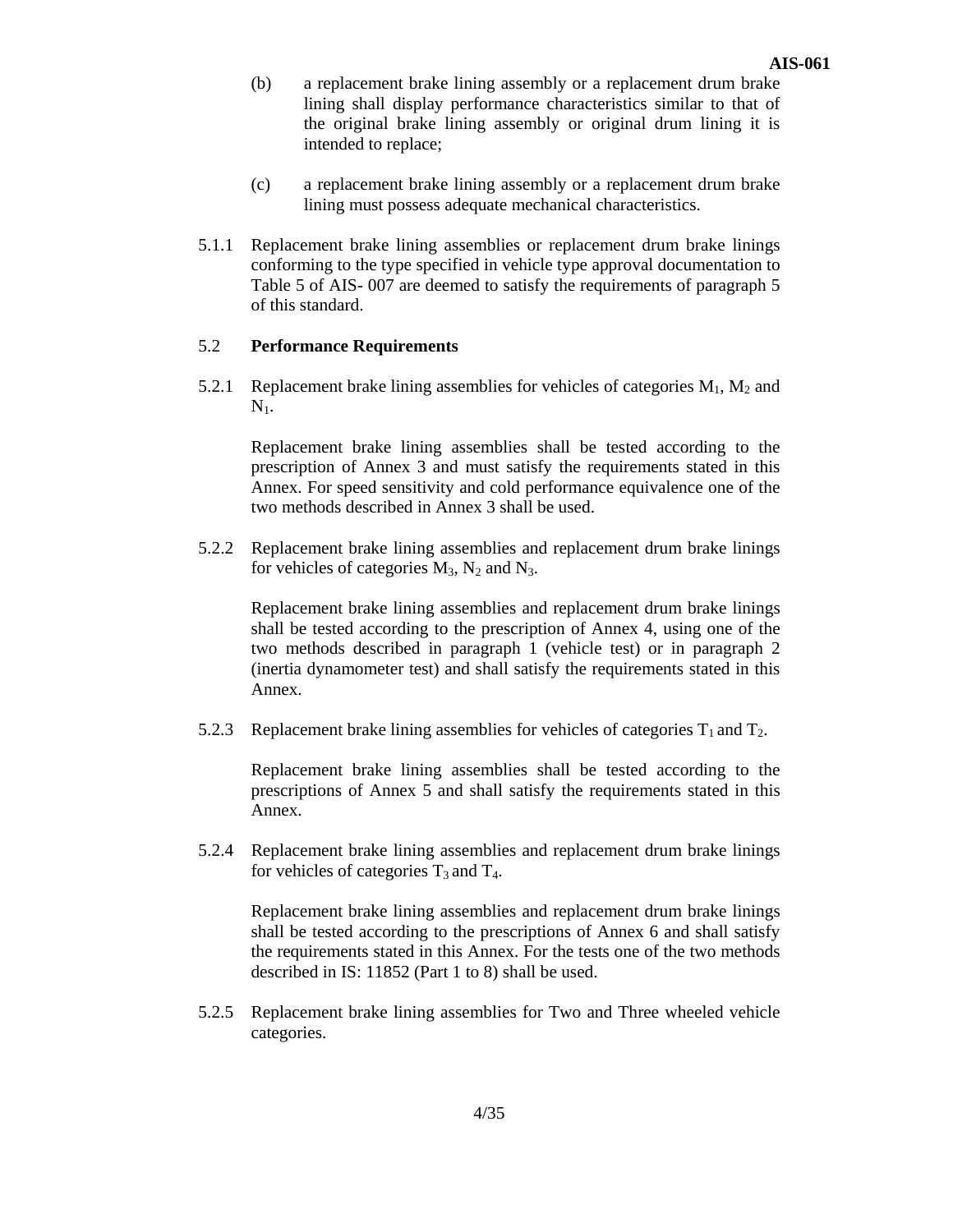5.2.6 Replacement brake lining assemblies shall be tested according to the prescriptions of Annex 7 and shall satisfy the requirements stated in this Annex.

## 5.3 **Mechanical Characteristics**

- 5.3.1 Replacement brake lining assemblies for vehicles of categories  $M_1$ ,  $M_2$ ,  $N_1$ ,  $T_1$ ,  $T_2$  and Two & Three wheeled vehicle categories.
- 5.3.1.1 Replacement brake lining assemblies of the type for which approval is requested shall be tested for shear strength according to standard ISO 6312:1981 or ISO 6312:2001.

The minimum acceptable shear strength is  $250$  N/cm<sup>2</sup> for pad assemblies and  $100 \text{ N/cm}^2$  for shoe assemblies.

5.3.1.2 Replacement brake lining assemblies of the type for which approval is requested shall be tested for compressibility strength according to standard ISO 6310:1981 or ISO 6310: 2001.

 The compressibility values shall not exceed 2% at ambient temperature and 5% at 400°C for pad assemblies and 2% at ambient temperature and 4% at 200°C for shoe assemblies.

- 5.3.2 Replacement brake lining assemblies and replacement drum brake linings for vehicles of categories  $M_3$ ,  $N_2$ ,  $N_3$ ,  $T_3$  and  $T_4$ .
- 5.3.2.1 Shear Strength

This test applies only to disc brake and assemblies.

Replacement brake lining assemblies of the type for which approval is requested shall be tested for shear strength according to standard ISO 6312:1981 or ISO 6312:2001. Brake lining assemblies may be divided into two or three parts to match the test machine's capability.

The minimum acceptable shear strength is  $250 \text{ N/cm}^2$ .

5.3.2.2 Compressibility

Replacement brake lining assemblies and replacement drum brake linings of the type for which approval is requested shall be tested for compressibility according to standard ISO 6310:1981 or ISO 6310: 2001. Flat specimens according to sample Type I may be used.

The compressibility values shall not exceed 2% at ambient temperature and 5% at 400°C for pad assemblies and 2% at ambient temperature and 4% at 200°C for shoe assemblies and drum brake linings.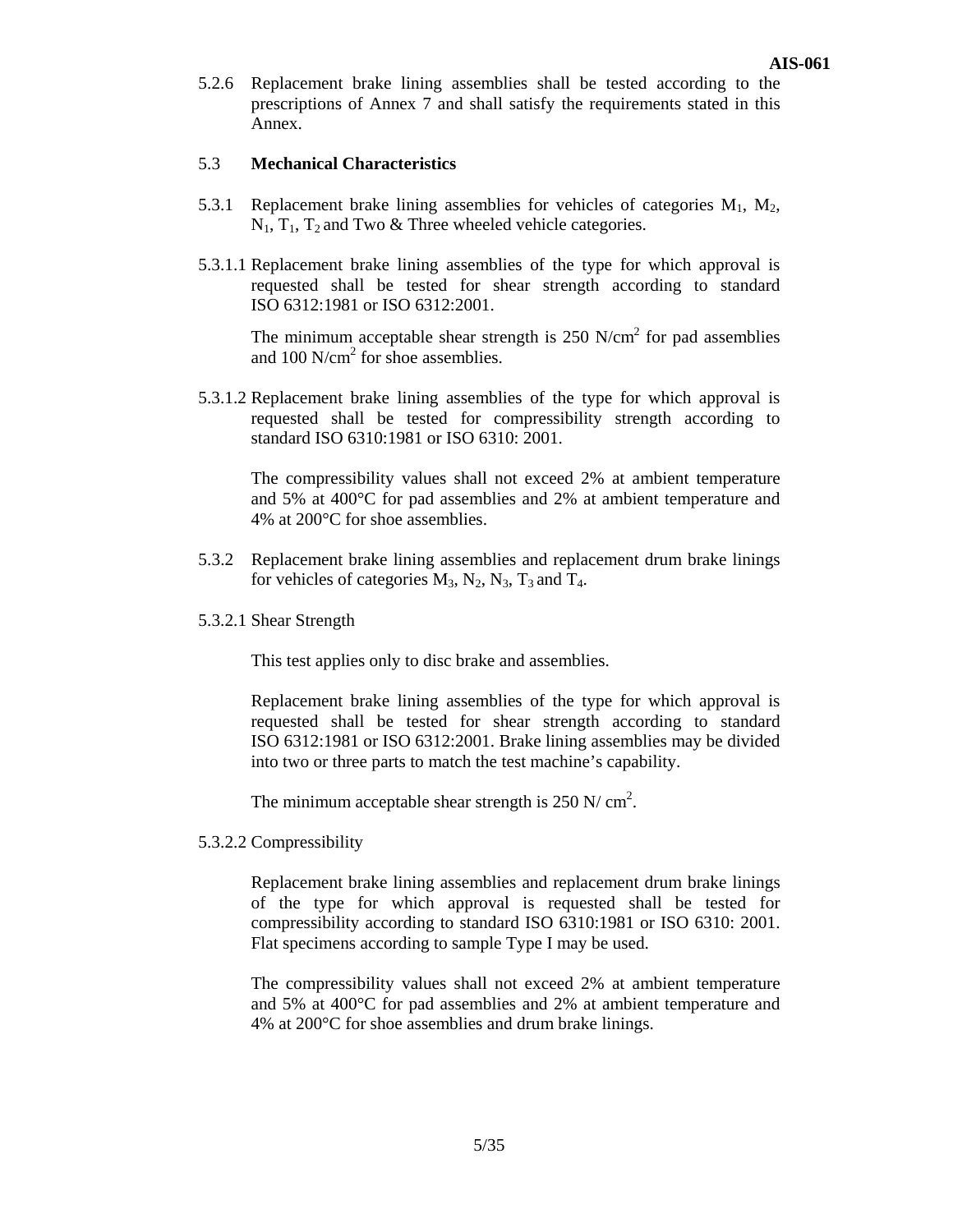#### 5.3.2.3 Material Hardness

This requirement applies to drum brake lining assemblies and drum brake linings.

Replacement brake lining assemblies or replacement drum brake linings of the type for which approval is requested shall be tested for hardness according to standard ISO 2039-2:1987.

The hardness figure for the friction material at the rubbing surface shall be the mean value out of five sample linings from different production batches (if available) by taking five measurements at different places of each brake lining.

# **6. PACKAGING AND MARKING**

- 6.1 Replacement brake lining assemblies or replacement drum brake linings conforming to a type approved in accordance with this standard shall be marketed in axle sets.
- 6.2 Each axle set shall be contained in a sealed package constructed to show previous opening.
- 6.2.1 In the case of replacement drum brake linings rivets of suitable size and material shall be provided together with the brake linings.
- 6.3 Each package shall display the following information:
- 6.3.1 the quantity of replacement brake lining assemblies or replacement drum brake linings in the package:
- 6.3.2 manufacturer's name or trade mark;
- 6.3.3 make and type of replacement brake lining assemblies or replacement drum brake linings;
- 6.3.4 the vehicles/axles/brakes for which the contents are approved;
- 6.3.5 the approval mark.
- 6.4 Each package shall contain fitting instructions in English and Hindi languages, supplemented by the corresponding text in the language of the country where it is sold.
- 6.4.1 with particular reference to auxiliary parts.
- 6.4.2 stating that replacement brake lining assemblies or replacement drum brake linings should be replaced in axle sets;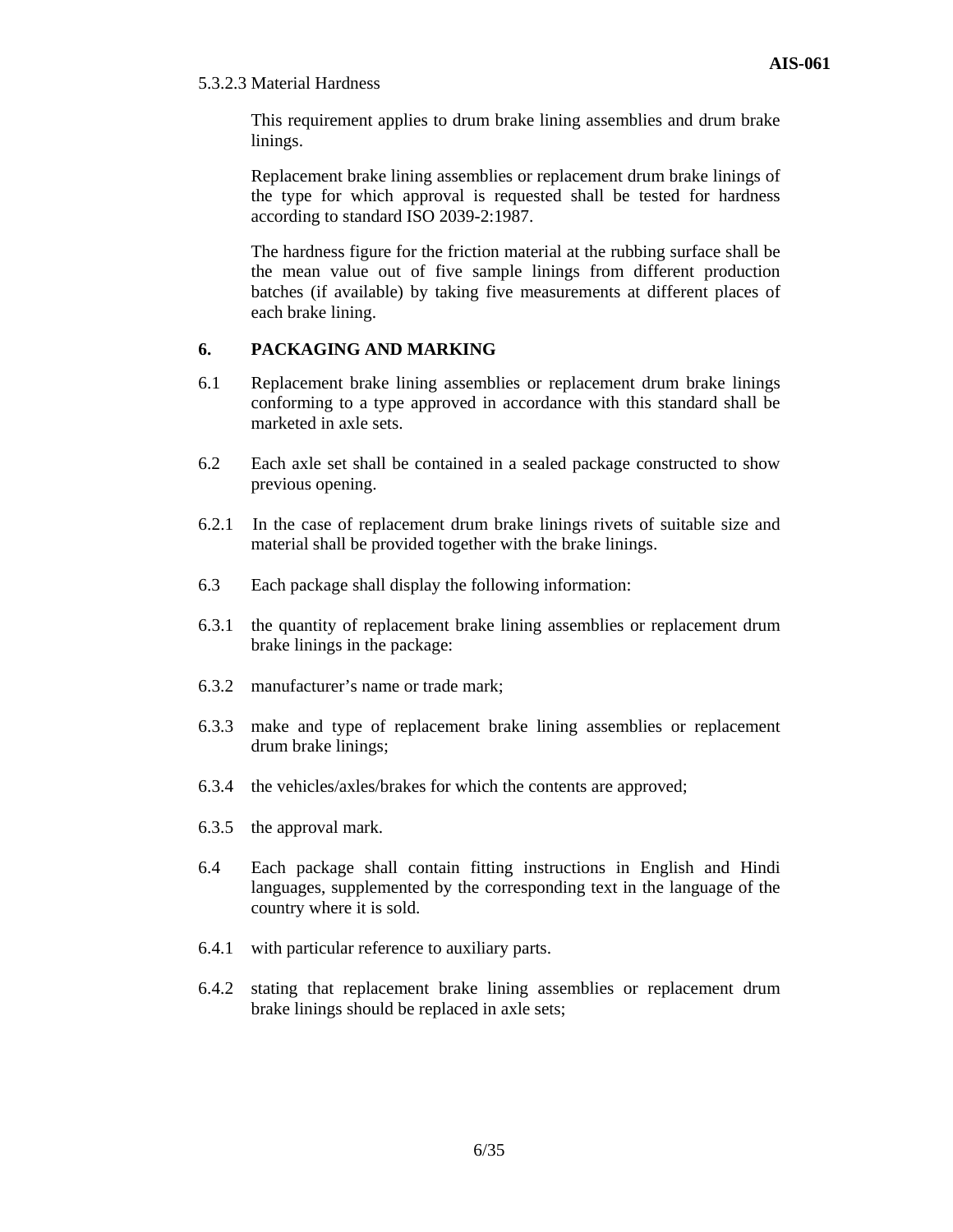6.4.3 with, in the case of replacement drum brake linings, a general statement calling attention to the following points:

the integrity of the shoe platform, abutment and pivot;

freedom of the shoe from distortion, deformation and corrosion;

the type and size of rivet to be used;

the required riveting tools and forces.

- 6.5 Each replacement brake lining assembly or replacement drum brake lining shall display permanently one set of approval data (See Annex:2)
- 6.5.1 the approval mark;
- 6.5.2 the date of manufacture, at least month and year; or batch number
- 6.5.3 make and type of brake lining.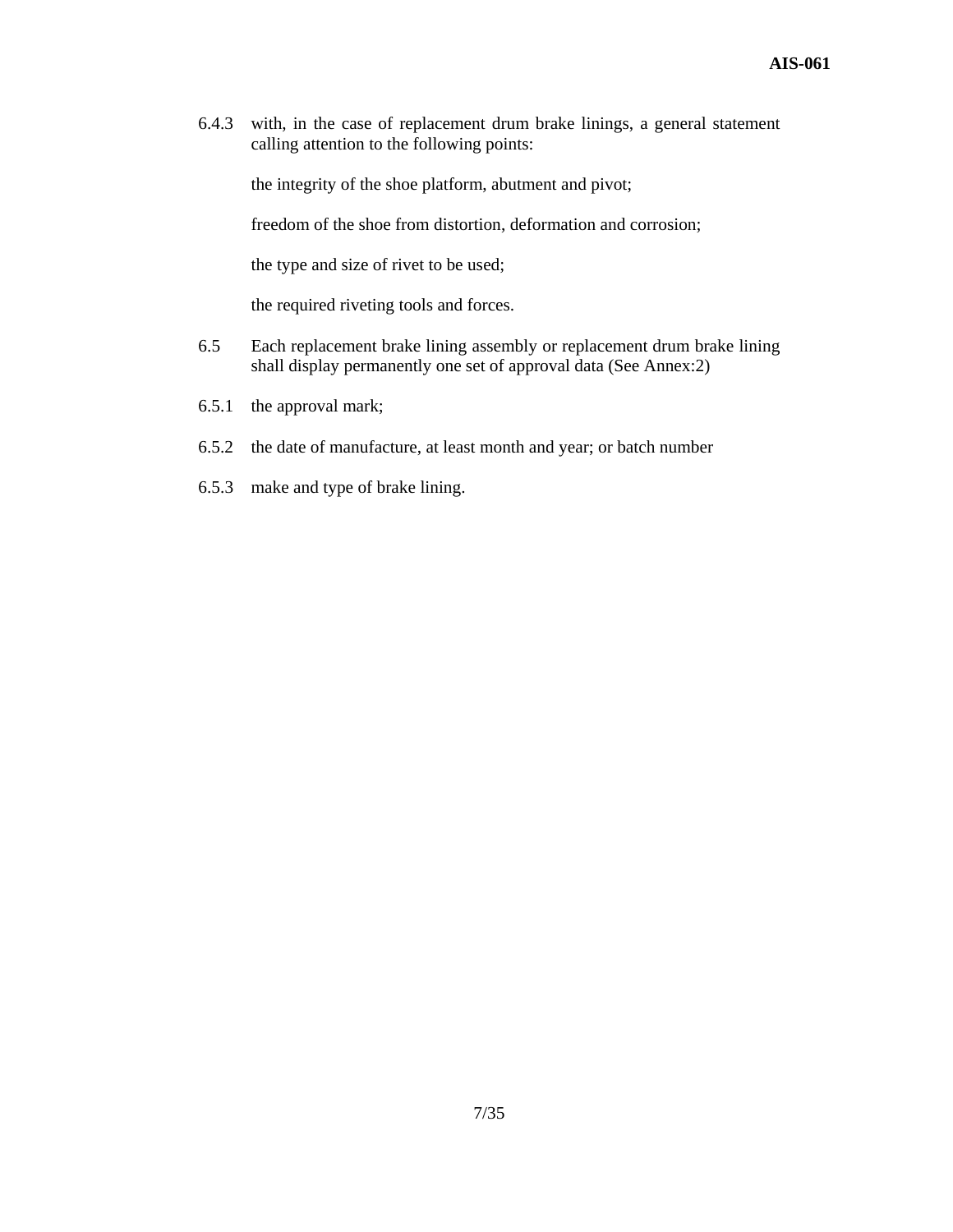# **ANNEX 1 DESCRIPTION OF THE REPLACEMENT BRAKE LINING ASSEMBLY OR REPLACEMENT BRAKE DRUM LINING**

| $\sim$ $\epsilon$ . | 4 |
|---------------------|---|
|                     |   |

| 1.0   | Details of manufacturer*                         |                      |
|-------|--------------------------------------------------|----------------------|
| 1.1   | Manufacturer's name & address                    |                      |
| 1.2   | Telephone No                                     |                      |
| 1.3   | FAX. No.                                         |                      |
| 1.4   | E mail address                                   |                      |
| 1.5   | Contact person                                   |                      |
| 1.6   | Plant/(s) of manufacture                         |                      |
|       | * In case of imported items, above details shall |                      |
|       | be supplied for importer also.                   |                      |
| 2.0   | Vehicle model for which used                     |                      |
| 2.1   | Name of model / Variant (s)                      |                      |
| 2.2   | Type of vehicle (2 Wheeler/3 Wheeler/            | $\ddot{\cdot}$       |
|       | Passenger/Goods/others)                          |                      |
| 2.3   | Category of vehicle(As per IS:14272, as          |                      |
|       | applicable)                                      |                      |
| 3.0   | <b>Vehicle Performance</b>                       | :                    |
| 3.1   | Max. design speed, km/h                          |                      |
| 4.0   | Weights                                          | :                    |
| 4.1   | Vehicle kerb weight, kg                          | $\ddot{\cdot}$       |
| 4.1.1 | Front axle                                       |                      |
| 4.1.2 | Rear axle                                        |                      |
| 4.1.3 | Total                                            | :                    |
| 4.2   | Gross vehicle weight, kg                         |                      |
| 4.3   | Maximum permissible axle weights, kg             | $\ddot{\cdot}$       |
| 4.3.1 | Front axle                                       |                      |
| 4.3.2 | Rear axle                                        | $\bullet$            |
| 4.4   | Gross combination weight (for vehicles with      |                      |
|       | trailer/semi-trailer)                            |                      |
| 4.5   | Maximum permissible axle weights (for            | :                    |
|       | vehicles with trailer/semi-trailer), kg          |                      |
| 4.5.1 | Front axle, tractor                              |                      |
| 4.5.2 | Rear axle, tractor                               |                      |
| 5.0   | <b>Vehicle Dimensions</b>                        | :                    |
| 5.1   | Length, mm                                       | $\ddot{\phantom{0}}$ |
|       |                                                  |                      |
| 5.2   | Width, mm                                        |                      |
| 5.3   | Height, (Unladen) mm                             | $\bullet$            |
| 5.4   | Wheel base, mm                                   | :                    |
| 5.5   | Wheel track, mm                                  | $\vdots$             |
| 5.5.1 | Front                                            |                      |
| 5.5.2 | Rear                                             | $\colon$             |
| 6.0   | <b>Engine</b>                                    | $\vdots$             |
| 6.1   | Type                                             |                      |
| 6.2   | Manufacturer's name                              |                      |
| 6.3   | Working principle (Four/two stroke)              | $\ddot{\cdot}$       |
| 6.4   | Max. net power of engine on bench, kW            | $\ddot{\cdot}$       |
|       | (specify standard and tolerance)                 |                      |
| 7.0   | <b>Transmission</b>                              | $\colon$             |
| 7.1   | Type (Manual/Automatic/semi-automatic)           | $\vdots$             |
| 7.2   | Clutch type (wet/dry/multiplate/hydraulic)       | $\vdots$             |
| 7.3   | Gear box Type                                    | $\vdots$             |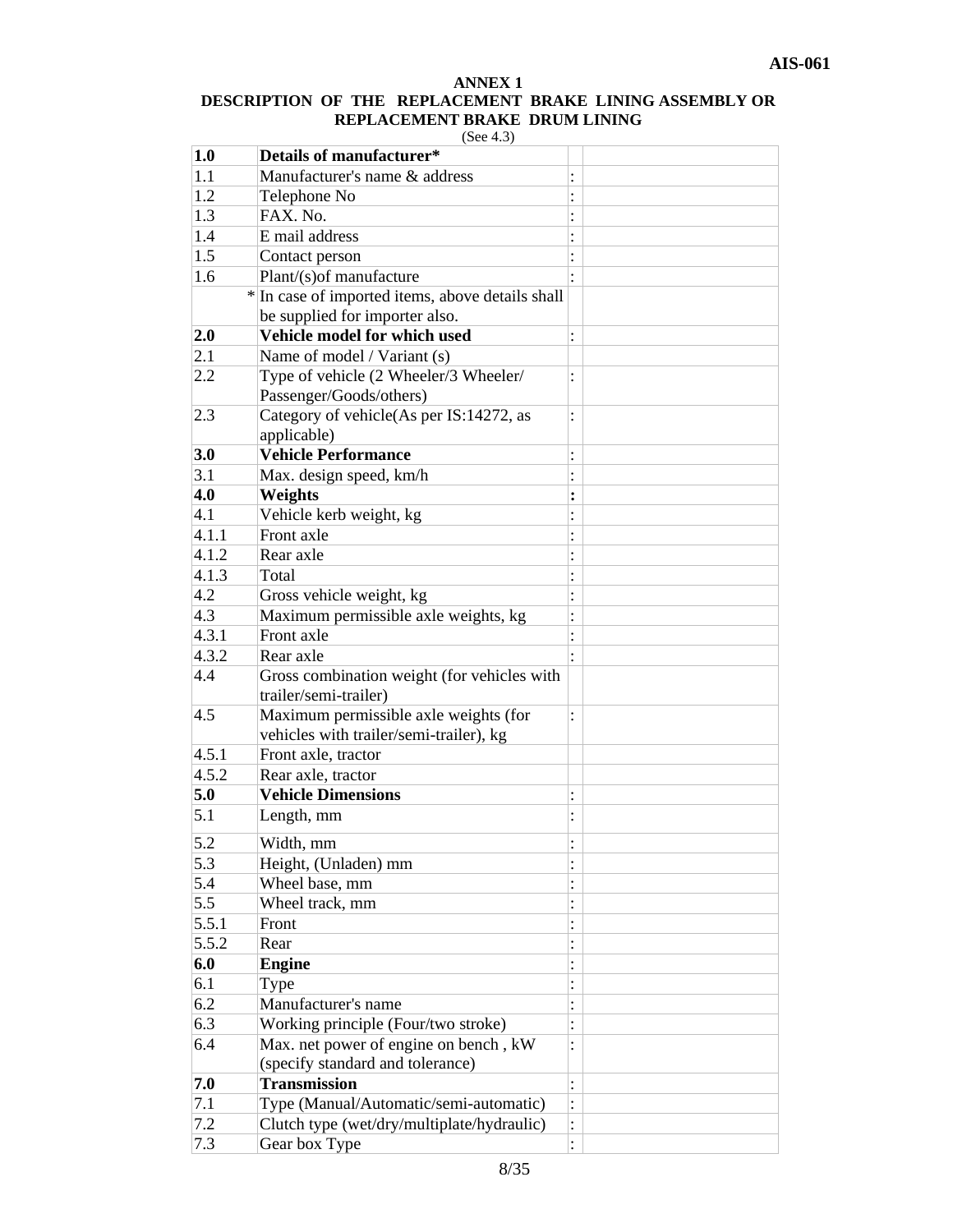| 7.4    | Gear shifting control system                   | $\vdots$       |  |
|--------|------------------------------------------------|----------------|--|
| 7.5    | Gear ratio                                     |                |  |
|        | Gear box ratio                                 |                |  |
|        | $1st$ .                                        |                |  |
|        | $2nd$ :                                        |                |  |
|        | $3^{\text{rd}}$ :                              |                |  |
|        | $4th$ .                                        |                |  |
|        | $\overline{5^{th}}$ :                          |                |  |
|        | $6^{\text{th}}$ :                              |                |  |
|        | Over drive:                                    |                |  |
|        | Reverse:                                       |                |  |
| 7.6    | Wheel drive                                    |                |  |
| 8.0    | <b>Tyres</b>                                   |                |  |
| 8.1    | No. and arrangement of wheels                  |                |  |
| 8.1.1  | Front wheel                                    |                |  |
| 8.1.2  | Rear wheel                                     |                |  |
| 8.1.3  | Other wheel                                    | $\ddot{\cdot}$ |  |
| 8.2    |                                                |                |  |
|        | Tyre type (Radial/cross ply), size $\&$ ply    | $\ddot{\cdot}$ |  |
| 8.2.1  | rating<br>Front wheel                          |                |  |
| 8.2.2  | Rear wheel                                     | $\vdots$       |  |
| 8.2.3  | Other wheel                                    | $\vdots$       |  |
|        |                                                |                |  |
| 8.3    | Inflation pressure-Unladen, kg/cm <sup>2</sup> | $\ddot{\cdot}$ |  |
| 8.3.1  | Front                                          | $\vdots$       |  |
| 8.3.2  | Rear                                           | $\ddot{\cdot}$ |  |
| 8.3.3  | Other wheel                                    |                |  |
| 8.4    | Inflation pressure-Laden kg/cm <sup>2</sup>    | $\vdots$       |  |
| 8.4.1  | Front                                          |                |  |
| 8.4.2  | Rear                                           |                |  |
| 8.4.3  | Other wheel                                    |                |  |
| 9.0    | <b>Steering system</b>                         | $\vdots$       |  |
| 9.1    | Type (handle bar/steering wheel)               | $\cdot$        |  |
| 10.0   | <b>Braking system</b>                          | $\ddot{\cdot}$ |  |
| 10.1   | Type (drum / disc/leading/trailing)            |                |  |
| 10.1.1 | Front                                          | ٠              |  |
| 10.1.2 | Rear                                           | $\ddot{\cdot}$ |  |
| 10.2   | Control System (operated by hand/foot)         |                |  |
| 10.2.1 | Front                                          | $\vdots$       |  |
| 10.2.2 | Rear                                           | $\vdots$       |  |
| 10.2.3 | Combined                                       | $\vdots$       |  |
| 10.3   | Free play of Control ,mm                       | $\vdots$       |  |
| 10.3.1 | Front                                          | $\vdots$       |  |
| 10.3.2 | Rear                                           | $\ddot{\cdot}$ |  |
| 10.3.3 | Combined                                       | $\vdots$       |  |
| 10.4   | Lining/Pad                                     |                |  |
| 10.4.1 | Nominal Dimensions, (mm)                       | $\ddot{\cdot}$ |  |
|        | (Length x Width x thickness)                   |                |  |
| 10.4.2 | Whether asbestos / asbestos free               | $\vdots$       |  |
| 10.4.3 | Front                                          |                |  |
| 10.4.4 | Rear                                           | :              |  |
| 10.5   | Area per wheel (cm <sup>2</sup> )              |                |  |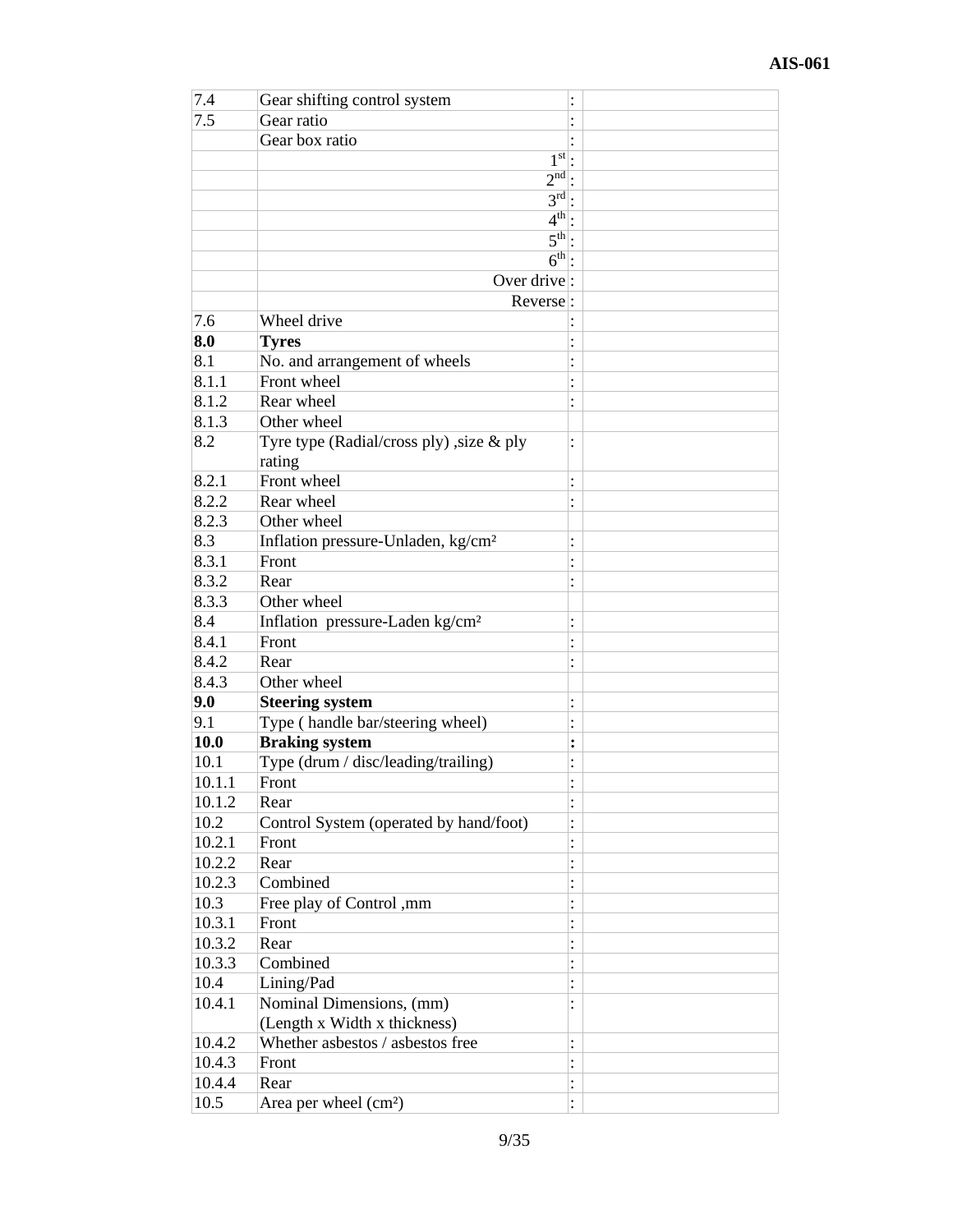| 10.5.1      | Front                                                   |           |  |
|-------------|---------------------------------------------------------|-----------|--|
|             |                                                         |           |  |
| 10.5.2      | Rear                                                    |           |  |
| 10.6        | Make and material designation                           |           |  |
| 10.6.1      | Front                                                   |           |  |
| 10.6.2      | Rear                                                    |           |  |
| 10.7        | Brake Drum or Disc Effective dia. mm                    |           |  |
| 10.7.1      | Front                                                   |           |  |
| 10.7.2      | Rear                                                    |           |  |
| 10.8        | Material (if the braking surface is non                 |           |  |
|             | ferrous)                                                |           |  |
| 10.8.1      | Front                                                   |           |  |
| 10.8.2      | Rear                                                    |           |  |
| 10.9        | Nominal Size of master cylinder mm                      |           |  |
| 10.9.1      | Operating stroke of the master cylinder, mm             |           |  |
| 10.10       | Nominal Size of wheel cylinder mm                       | $\bullet$ |  |
| 10.10.1     | Front                                                   |           |  |
| 10.10.2     | Rear                                                    |           |  |
| 10.11       | Parking Brake                                           |           |  |
| 10.11.1     | <b>Braking Wheel</b>                                    |           |  |
| 10.11.2     | Type                                                    |           |  |
| 10.11.3     | Control (operated by hand/foot)                         |           |  |
| 10.12       | Locking device                                          |           |  |
| <b>11.0</b> | Any other feature which manufacturer desires to declare |           |  |

| Test agency | Manufacturer | Document no.         |
|-------------|--------------|----------------------|
| Signature   | Signature    | (indicating also     |
| Name        | Name         | revision status)     |
| Designation | Designation  |                      |
| Date        | Date         | Sheet no. $-$ of $-$ |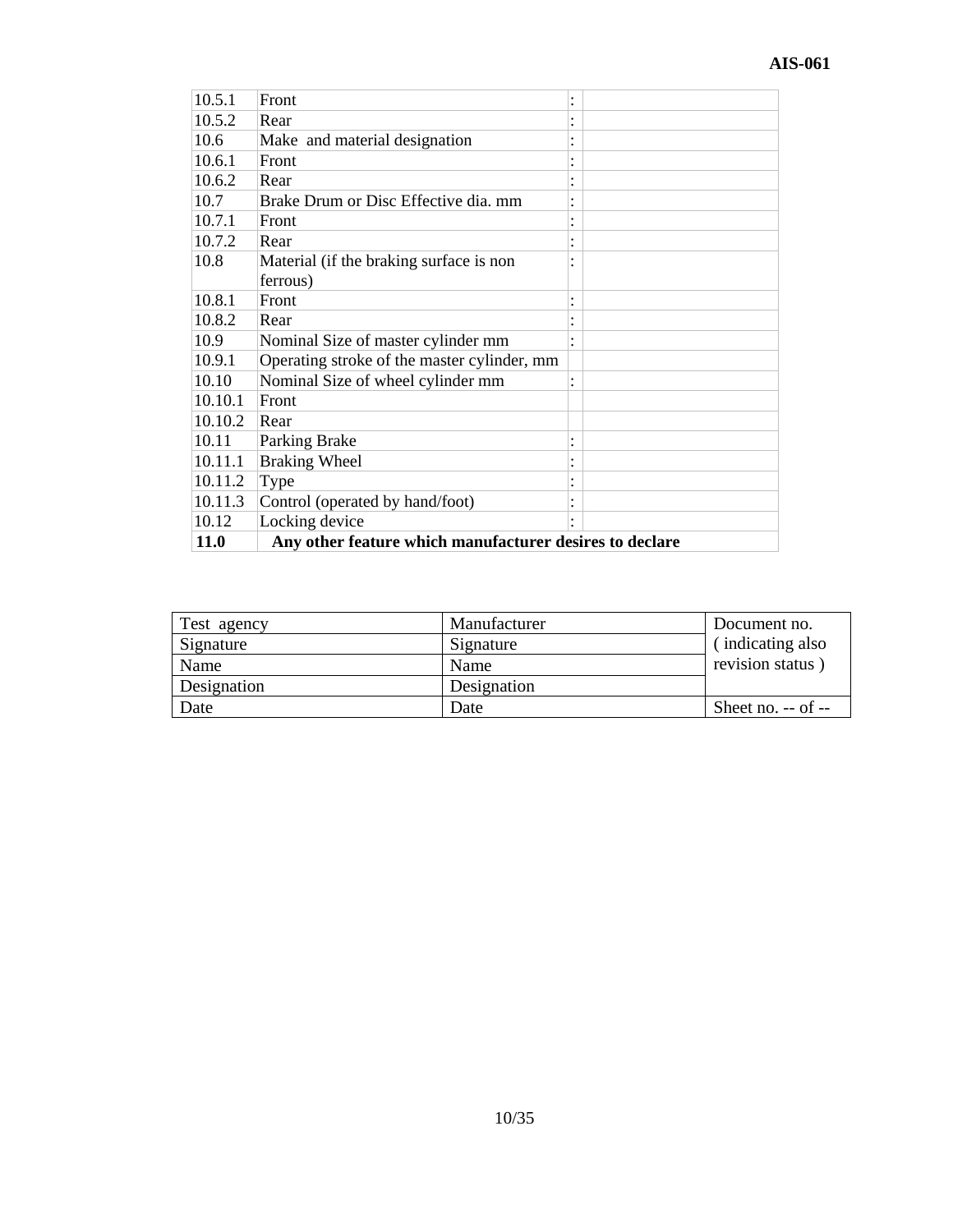

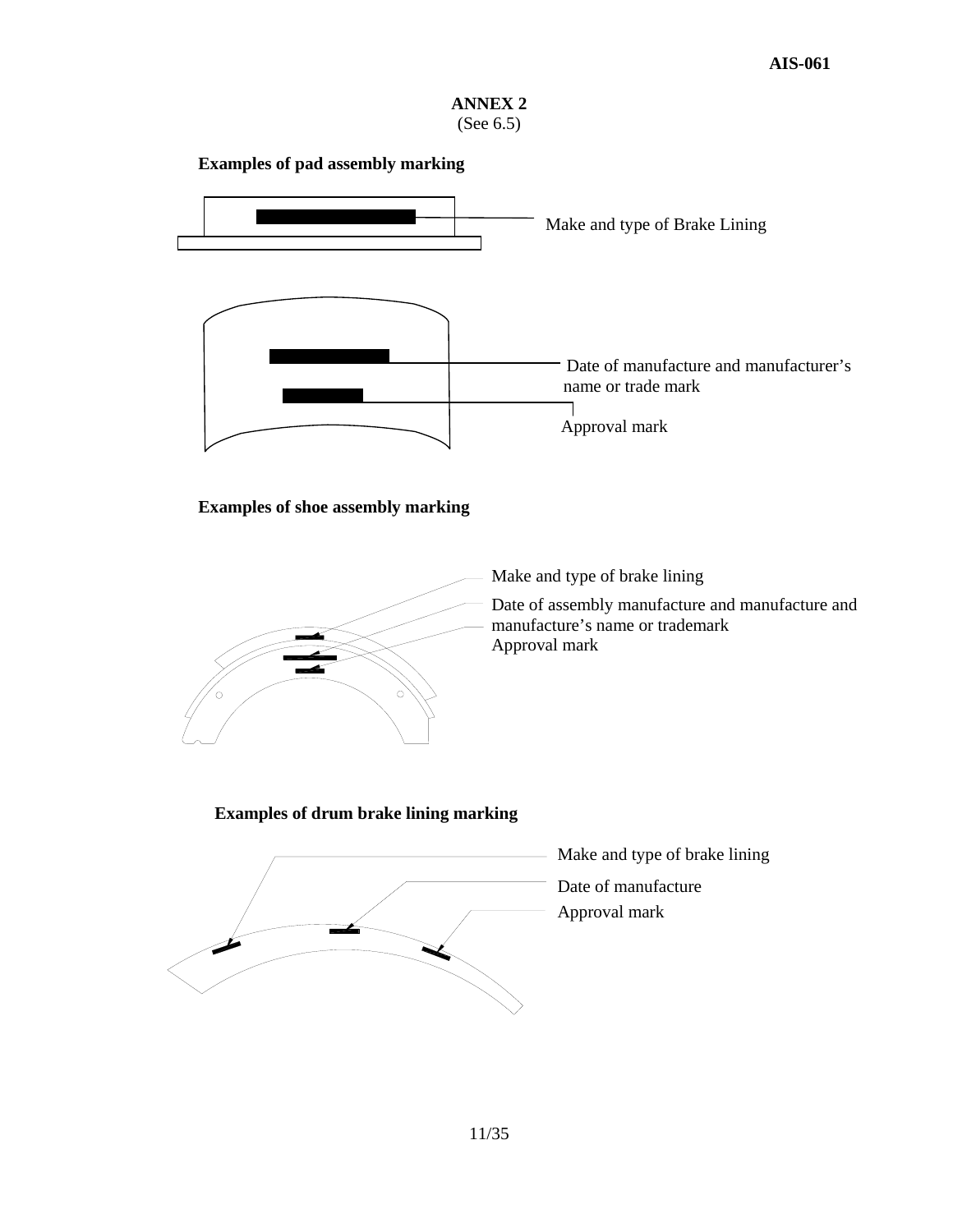#### (See 5.2.1)

# **REQUIREMENT FOR REPLACEMENT BRAKE LINING ASSEMBLIES FOR VEHICLES OF CATEGORIES M1, M2 AND N1**

#### **1. CONFORMANCE WITH IS:11852 (PART 1 TO 8)**

Compliance with the requirements of IS:11852 (Part 1 to 8) shall be demonstrated in a vehicle test.

#### 1.1 **Test Vehicle**

A vehicle which is representative of the type(s) for which the replacement brake lining assembly approval is required shall be equipped with the replacement brake lining assemblies of the type for which approval is requested and instrumented for brake testing as required by IS:11852 (Part 1 to 8).

Brake linings submitted for test shall be fitted to the relevant brakes and until a fixed burnishing procedure is established, shall be burnished to the manufacturer's instructions in agreement with the technical service.

- 1.2 The braking system of the vehicle shall be tested according to the requirements for the vehicle category in question  $(M_1, M_2, \text{or } N_1)$  in IS:11852 (Part 3). The applicable requirements or tests are:
- 1.2.1 Service Braking System.
- 1.2.1.1 Type-P test with engine disconnected, vehicle laden.
- 1.2.1.2 Type-P test with engine connected, vehicle unladen and laden, according to IS:11852 (Part 3), cl. 3.2.2.2 (stability test) (only the test with initial speed  $v = 0.8 V_{max}$ ).
- 1.2.1.3 Type-F Test
- 1.2.2 Secondary Braking System
- 1.2.2.1 Type-P test with engine disconnected, vehicle laden (this test may be omitted in cases where it is obvious that the requirements are met e.g. diagonal split braking system).
- 1.2.3 Parking Braking System

(Only applicable if the brakes for which lining approval is sought are used for parking).

- 1.2.3.1 Downhill test at 18% gradient, vehicle laden.
- 1.3 The vehicle must satisfy all the relevant requirements stated in IS: 11852 (Part 3) cl. 4 for that category of vehicles.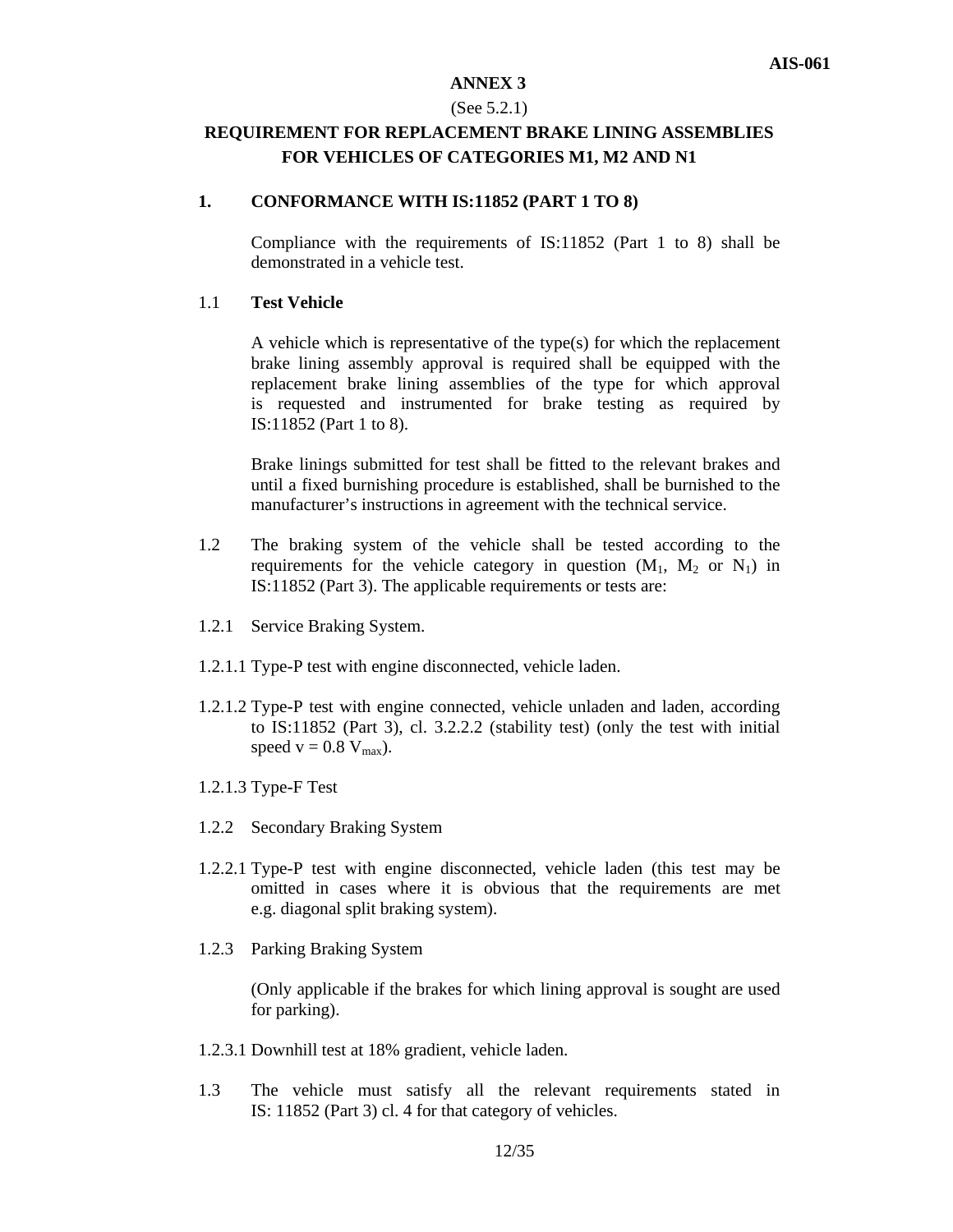# **2. ADDITIONAL REQUIREMENTS**

Compliance with the additional requirements shall be demonstrated by using one of the two following methods.

#### 2.1 **Vehicle Test (Split Axle Test)**

For this test the vehicle shall be fully laden and all brake applications made with engine disconnected, on a level road.

The vehicle service brake control system shall be equipped with a means of isolating front and rear axle brakes so that either may be used independently of the other.

Where brake lining assembly approval is required for front axle brakes the rear axle brakes shall remain inoperative throughout the test.

Where brake lining assembly approval is required for rear axle brakes the front axle shall remain inoperative throughout the test.

2.1.1 Cold Performance Equivalence Test

A comparison of the cold performance of the replacement brake lining assembly and the original brake lining assembly shall be made by comparing the results of testing to the following method.

2.1.1.1 Make a minimum of six brake applications at spaced increments of pedal effort or line pressure up to wheel lock or alternatively, up to a mean fully developed deceleration of 6  $\text{m/s}^2$  or up to the allowed maximum pedal force for the category of vehicle in question from an initial speed as given in the table below:

| <b>Vehicle Category</b> | Test speed in km/h |           |  |
|-------------------------|--------------------|-----------|--|
|                         | Front axle         | Rear axle |  |
|                         |                    |           |  |
|                         |                    |           |  |
|                         |                    |           |  |

The initial brake temperature at the start of each application shall be  $\leq 100^{\circ}$ C.

2.1.1.2 Note and plot pedal force or line pressure and mean fully developed deceleration for each application and determine the pedal force line pressure required to achieve (if possible) a mean fully developed deceleration of 5 m/s<sup>2</sup> for front axle brakes and 3 m/s<sup>2</sup> for rear axle brakes. If these values cannot be achieved with the maximum allowed pedal force determine alternatively the pedal force or line pressure required to achieve maximum deceleration.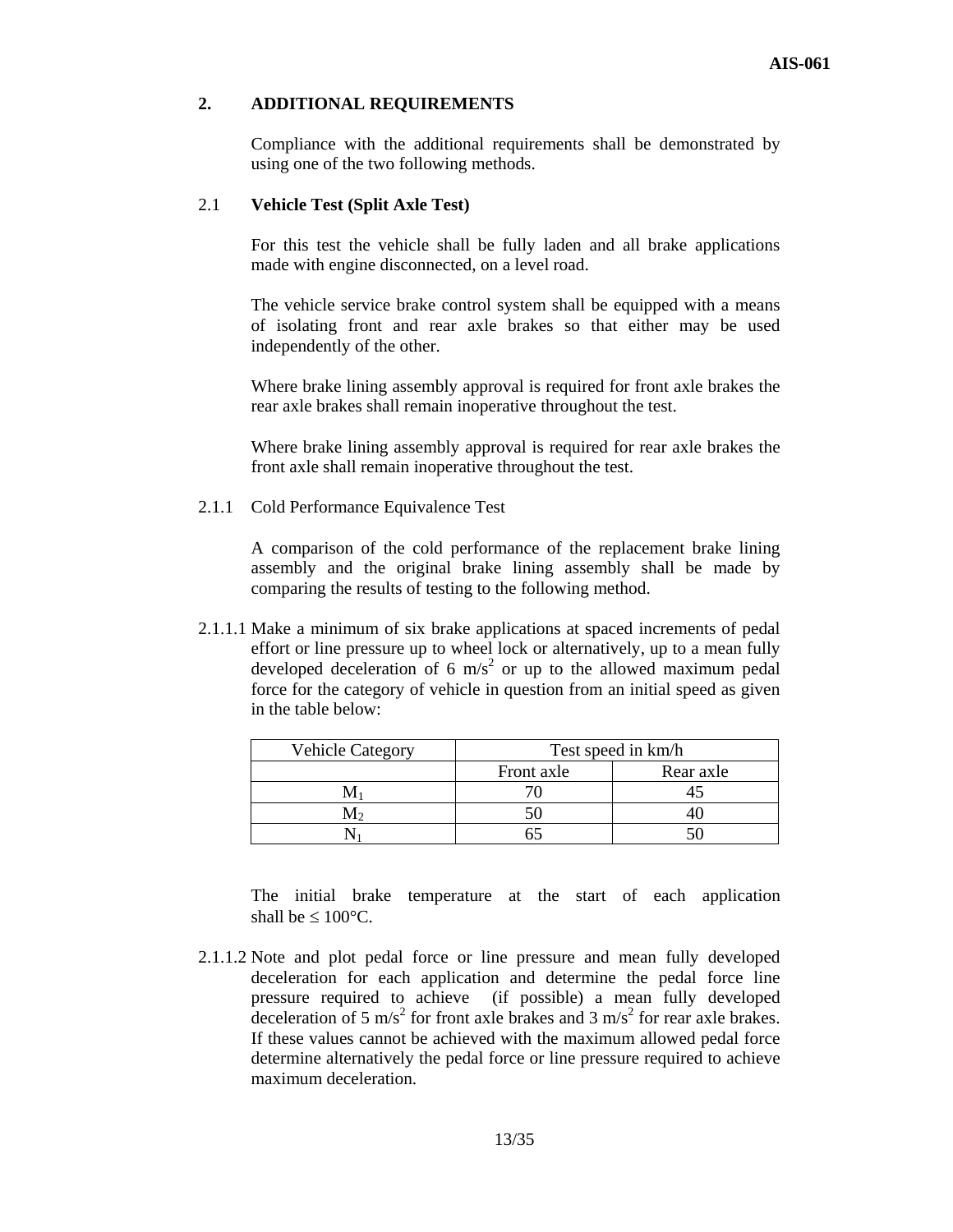- 2.1.1.3 The replacement brake lining assembly shall be considered to show similar performance characteristics to the original brake lining assembly if the achieved mean fully developed decelerations at the same control force or line pressure in the upper two thirds of the generated curve are within 15% of those obtained with the original brake lining assembly.
- 2.1.2 Speed Sensitivity Test
- 2.1.2.1 Using the pedal force derived from paragraph 2.1.1.2 of this Annex and with initial brake temperature  $\leq 100^{\circ}$ C make three brake applications from each of the following speeds:

Front axle 65, 100 km/h and 135 km/h where  $V_{\text{max}}$  exceeds 150 km/h.

Rear axle 45, 65 km/h and 90 km/h where  $V_{\text{max}}$  exceeds 150 km/h.

- 2.1.2.2 Average the results for each group of three applications and plot speed against corresponding mean fully developed deceleration.
- 2.1.2.3 Mean fully developed decelerations recorded for the higher speeds shall lie within 15% of that recorded for the lowest speed.

## 2.2 **Inertia Dynamometer Test**

2.2.1 Test Equipment

For the tests an inertia dynamometer shall be equipped with the vehicle brake in question. The dynamometer shall be instrumented for continuous recording of rotational speed, brake torque, pressure in the brake line and number of rotations after brake application, braking time and brake rotor temperature.

- 2.2.2 Test Conditions
- 2.2.2.1 The rotational mass of the dynamometer shall correspond to half the axle portion of the maximum vehicle mass as listed in the table below and to the rolling radius of the largest tyre that is authorized for that vehicle type(s).

| <b>Vehicle Category</b> | Axle portion of maximum vehicle mass |           |  |
|-------------------------|--------------------------------------|-----------|--|
|                         | Front axle                           | Rear axle |  |
|                         | N 77                                 | ባ 32      |  |
|                         | በ 69                                 | ().44     |  |
|                         | በ 66                                 |           |  |

2.2.2.2 The initial dynamometer rotational speed shall correspond to the linear vehicle speed as stated in paragraphs 2.2.3 and 2.2.4 of this Annex and shall be based on the dynamic rolling radius of the tyre.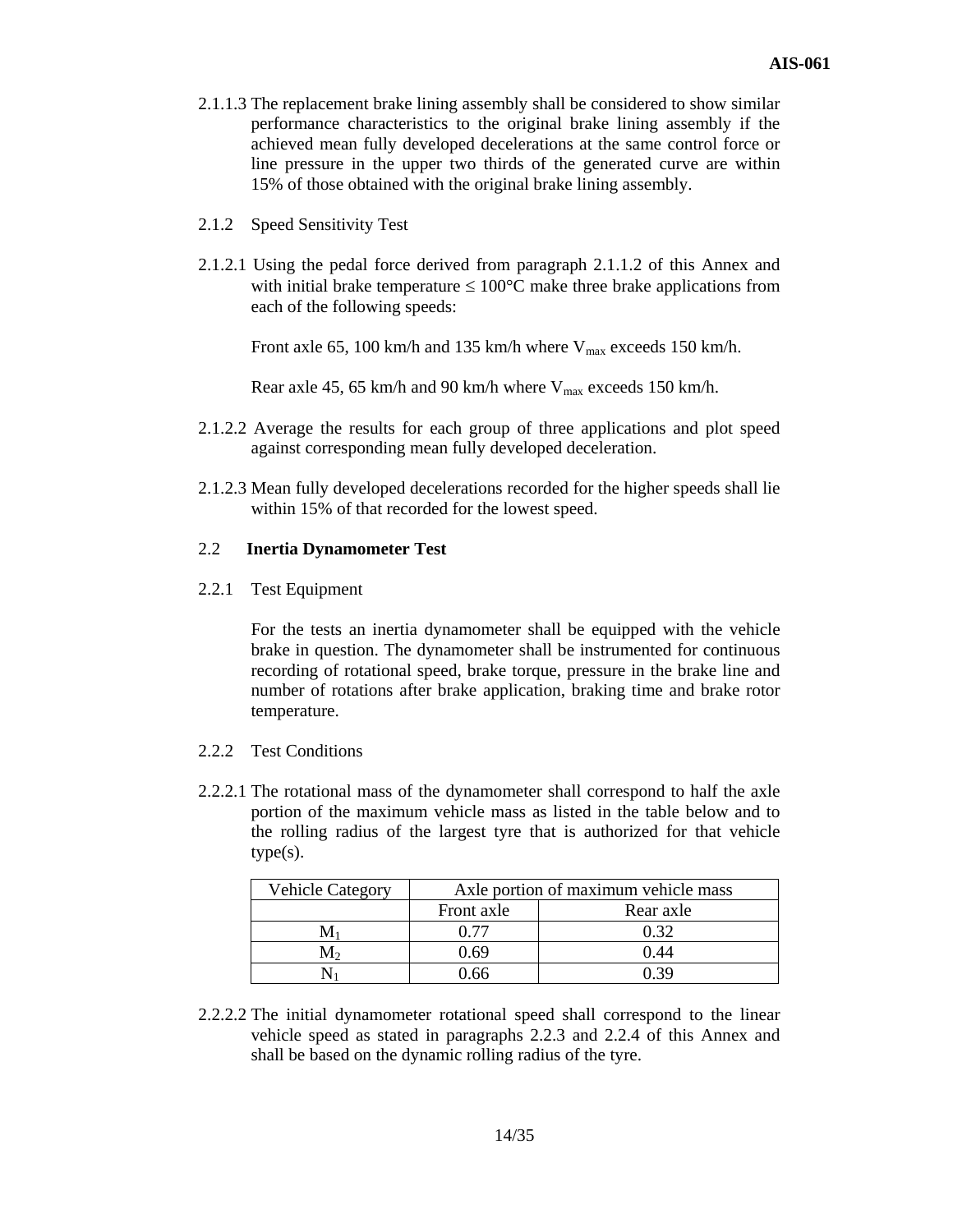- 2.2.2.3 Brake linings submitted for test shall be fitted to the relevant brakes and until a fixed burnishing procedure is established, shall be burnished to the manufacturer's instructions ion agreement with the technical service.
- 2.2.2.4 If cooling air is used, the speed of the airflow at the brake shall be:

$$
V_{air} = 0.33v
$$

where:

 $v =$  vehicle test speed at initiation of braking.

2.2.3 Cold Performance Equivalence Test

A comparison of the cold performance of the replacement brake lining assembly and the original brake lining assembly shall be made by comparing the results to the following method.

- 2.2.3.1 From the initial speed of 80 km/h for  $M_1$  and  $N_1$  and 60 km/h for  $M_2$  and with brake temperature  $\leq 100^{\circ}$ C at the start of each application make a minimum of six brake applications at spaced intervals of line pressure up to a mean fully developed deceleration rate of 6 m/s<sup>2</sup>.
- 2.2.3.2 Note and plot line pressure and mean fully developed deceleration for each application and determine line pressure required to achieve 5  $\text{m/s}^2$ .
- 2.2.3.3 The replacement brake lining assembly shall be considered to show similar performance characteristics to the original brake lining assembly if the achieved mean fully developed decelerations at the same control force or line pressure in the upper two thirds of the generated curve are within 15% of those obtained with the original brake lining assembly.
- 2.2.4 Speed Sensitivity Test
- 2.2.4.1 Using the line pressure derived from paragraph 2.2.3.2 and with initial brake temperature  $\leq 100^{\circ}$ C make three brake applications from rotational speed corresponding to vehicle linear speeds of:
	- 75, 120 km/h and 160 km/h where  $V_{\text{max}}$  exceeds 150 km/h.
- 2.2.4.2 Average the results for each group of three applications and plot speed against corresponding mean fully developed deceleration.
- 2.2.4.3 Mean fully developed decelerations recorded for the speeds shall lie within 15% of that recorded for the lowest speed.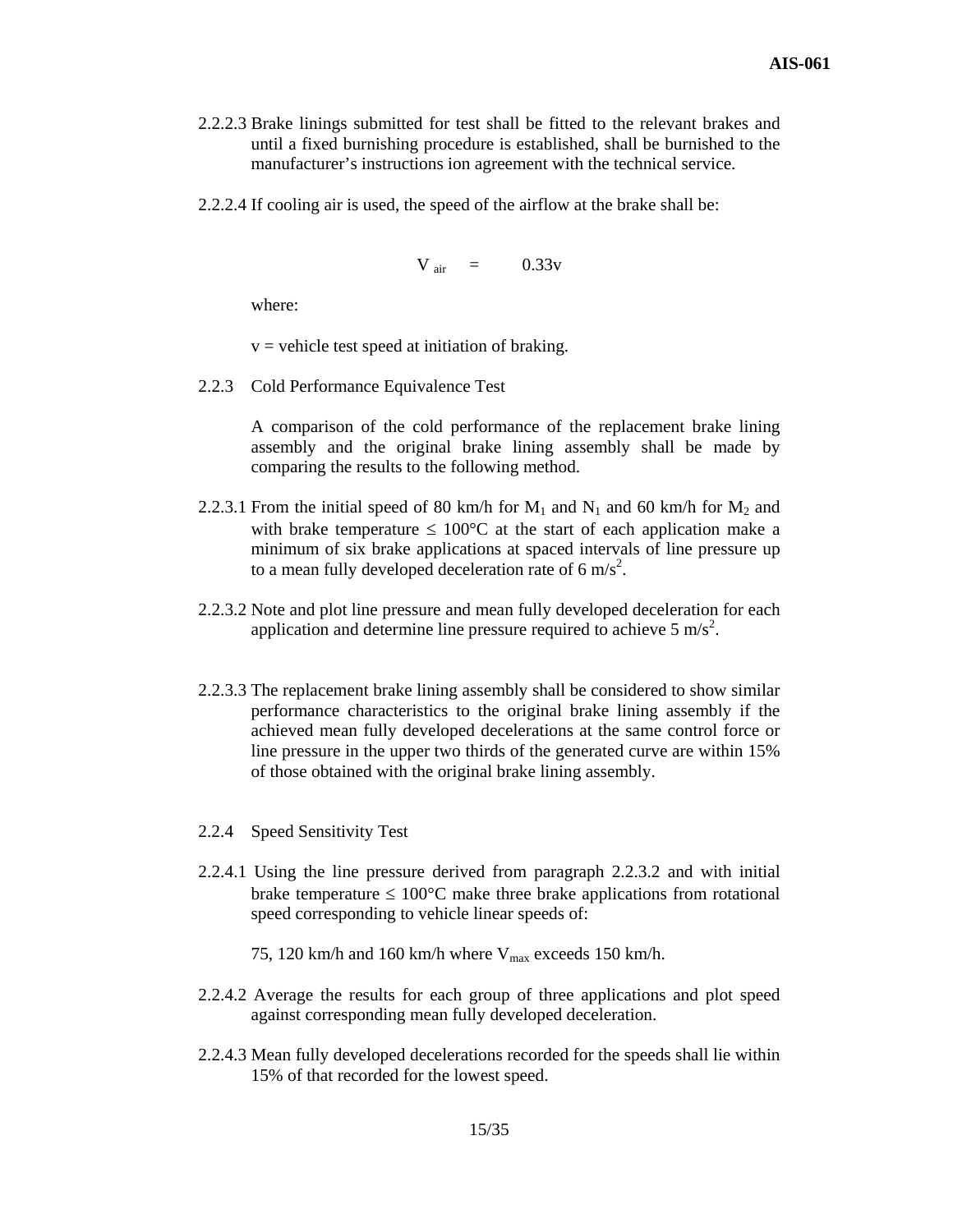#### (See 5.2.2)

# **REQUIREMENTS FOR REPLACEMENT BRAKE LINING ASSEMBLIES AND DRUM BRAKE LININGS FOR VEHICLES OF CATAGORIES M3, N2 AND N3**

# **1. VEHICLE TEST**

#### 1.1 **Test Vehicle**

A vehicle which is representative of the type(s) for which the replacement brake lining assembly approval or drum brake lining approval is required shall be equipped with brake lining assemblies or drum brake linings of the type for which approval is sought and instrumented for brake testing as required by IS: 11852 (Part 1 to 8)

Brake linings submitted for test shall be fitted to the relevant brakes and, until a fixed burnishing procedure is established, shall be burnished to the manufacturer's instructions in agreement with the technical service.

#### 1.2 **Tests and Requirements**

- 1.2.1 Conformance with IS: 11852 (Part 1 to 8)
- 1.2.1.1 The braking system of the vehicle shall be tested according to the requirements for the vehicle category in question  $(M_3, N_2 \text{ or } N_3)$  in IS: 11852 (Part 3). The applicable requirements or tests are:
- 1.2. 1.1.1 Service Braking System
- 1.2.1.1.1.1 Type-P test with engine disconnected, vehicle laden
- 1.2.1.1.1.2 Type-P test with engine connected, vehicle unladen and laden according to IS: 11852 (Part 3) cl. 3.2.2.2 (stability test and only the test with initial speed  $V = 0.8$  v max).
- 1.2.1.1.1.3 Type F test according to IS: 11852 (Part 3) cl. 3.3.1 and 3.3.3
- 1.2.1.1.1.4 Type H Test

The laden vehicle must be tested in such a manner that the energy input is equivalent to that recorded in the same period of time with the laden vehicle driven at an average speed of 30 km/h on a 2.5% down-gradient for a distance of 6 km with the gear disengaged, the braking energy being taken by the service brakes alone.

- 1.2.1.1.2 Secondary Braking System
- 1.2.1.1.2.1 Type-P test with engine disconnected, vehicle laden (this test may be omitted if covered by tests according to paragraph 1.2.2. of this Annex).
- 1.2.1.1.3 Parking Braking System (Only applicable if the brakes for which lining approval is sought are used for parking).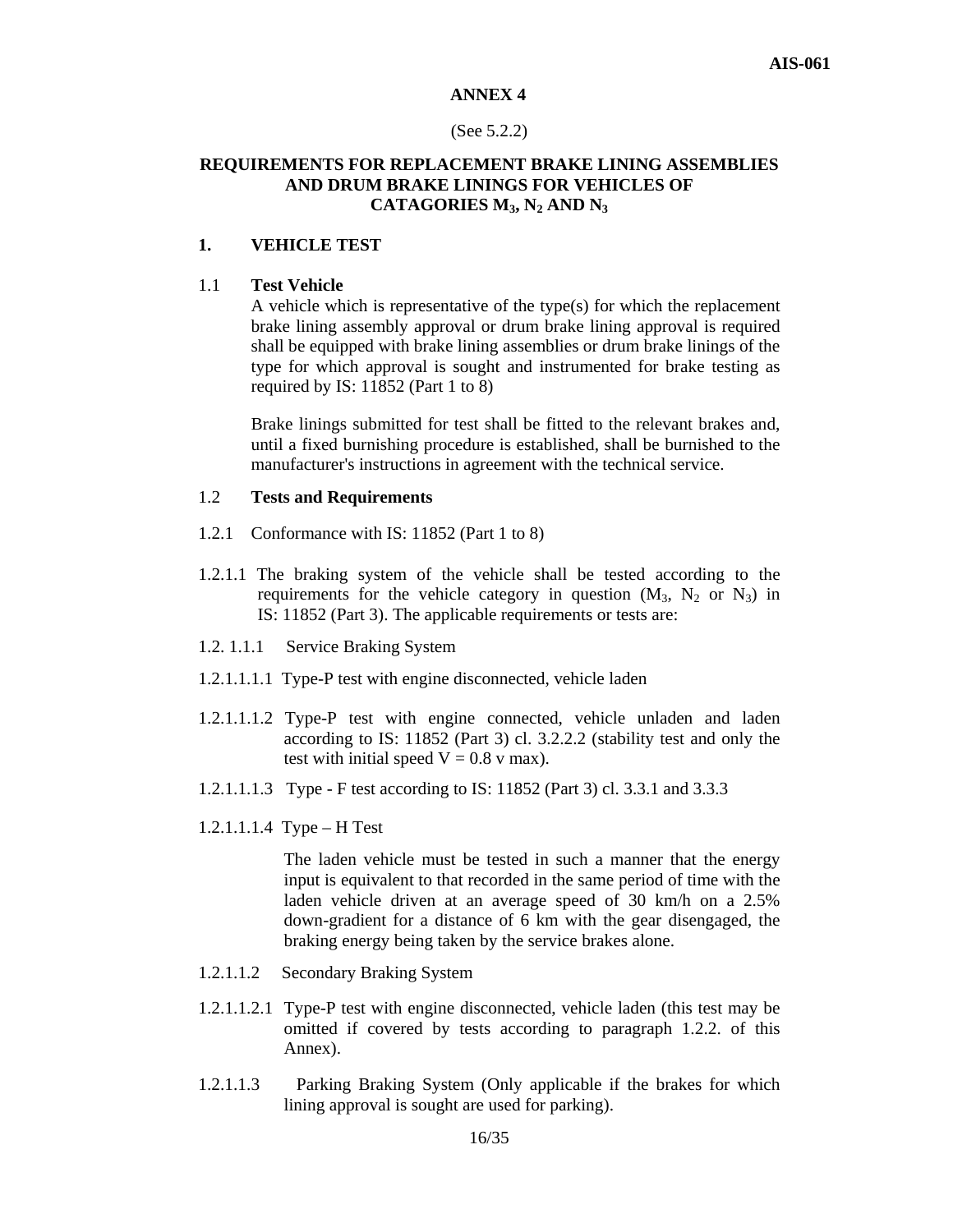- 1.2.1.1.3.1 Downhill test at 18% gradient, vehicle laden.
- 1.2.1.2 The vehicle must satisfy all relevant requirements stated in IS: 11852 (Part 3) paragraph 4 for that category of vehicle.
- 1.2.2 Additional Requirements (Split Axle Test)

For the tests mentioned below the vehicle shall be fully laden and all brake applications made with engine disconnected, on a level road.

The vehicle service brake control system shall be equipped with a means of isolating front and rear axle brakes so that either may be used independently of the other.

Where brake lining assembly approval or drum brake lining approval is required for front axle brakes the rear axle brakes shall remain inoperative throughout the test.

Where brake lining assembly approval or drum brake lining approval is required for rear axle brakes the front axle brakes shall remain inoperative throughout the test.

1.2.2.1 Cold Performance Equivalence Test

A comparison of the cold performance of the replacement brake lining assembly or the replacement drum brake lining and the original brake lining assembly or the original drum brake lining shall be made by comparing the results of testing to the following method.

- 1.2.2.1.1 Make a minimum of six brake applications at spaced increments of pedal or line pressure up to wheel lock or, alternatively, up to a mean fully developed deceleration of 3.5 m/s<sup>2</sup> or up to the maximum allowed pedal force or up to the maximum line pressure from an initial speed of 45 km/h and with a brake temperature  $\leq 100^{\circ}$ C at the start of each application.
- 1.2.2.1.2 Note and plot pedal force or line pressure and mean fully developed deceleration for each application and determine the pedal force or line pressure required to achieve (if possible) a mean fully developed deceleration of  $3 \text{ m/s}^2$ . If this value cannot be achieved determine alternatively the pedal force or line pressure required to achieve maximum deceleration.
- 1.2.2.1.3 The replacement brake lining assembly or the replacement drum brake lining shall be considered to show similar performance characteristics to the original brake lining assembly or the original drum brake lining if the achieved mean fully developed decelerations at the same control force or line pressure in the upper two thirds of the generated curve are within 15% of those obtained with the original brake lining assembly or the original drum brake lining.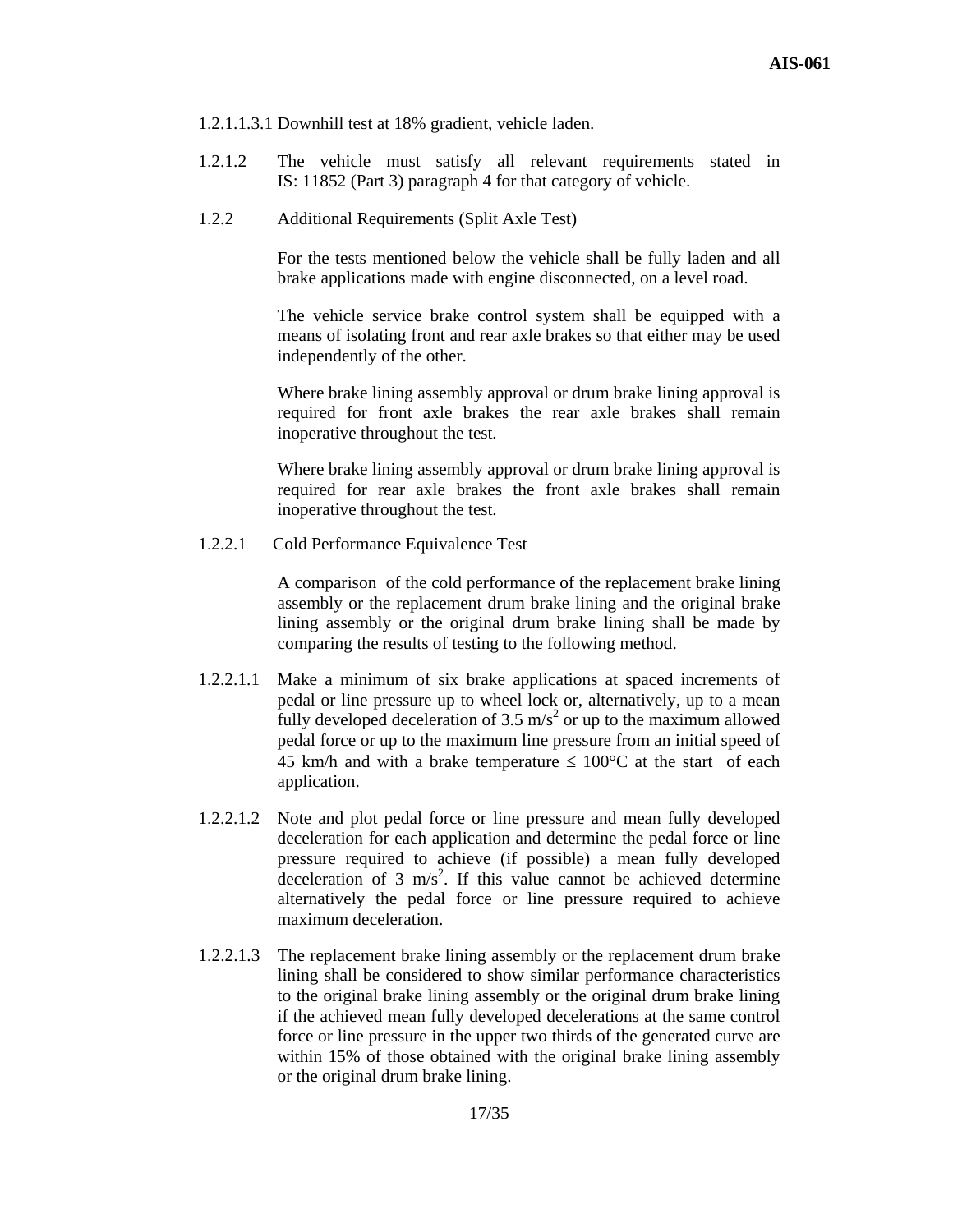- 1.2.2.2 Speed Sensitivity Test
- 1.2.2.2.1 Using the pedal force derived from paragraph 1.2.2.1.2. of this Annex and with initial brake temperature  $\leq 100$  °C, make three brake applications from each of the following speeds:

40 km/h down to 20 km/h,

60 km/h down to 40 km/h and

80 km/h down to 60 km/h (if v max  $\geq 90$  km/h)

- 1.2.2.2.2 Average the results for each group of three applications and plot speed against corresponding mean fully developed deceleration.
- 1.2.2.2.3 Mean fully developed decelerations recorded for the higher speeds shall lie within 25% of that recorded for the lowest speed.

# **2.0 INERTIA DYNAMOMETER TEST**

# 2.1 **Test Equipment**

For the tests an inertia dynamometer shall be equipped with the vehicle brake in question. The dynamometer shall be instrumented for continuous recording of rotational speed, brake torque, pressure in the brake line and number of rotations after brake application, braking time and brake rotor temperature.

- 2.1.1 Test Conditions
- 2.1.1.1 The rotational mass of the dynamometer shall correspond to half the axle portion of 0.55 of the maximum vehicle mass and the rolling radius of the largest tyre that is authorised for that vehicle type(s).
- 2.1.1.2 The initial dynamometer rotational speed shall correspond to the linear vehicle speed as stated in the paragraphs below and shall be based on the dynamic rolling radius of the smallest tyre that is authorised for that vehicle type(s).
- 2.1.1.3 Brake lining assemblies or drum brake linings submitted for the test shall be fitted to the brake and until a fixed burnishing procedure is established, shall be burnished to the manufacturer's instructions in agreement with the technical service.
- 2.1.1.4 If cooling air is used, the speed of the airflow at the brake shall be: V air  $= 0.33v$ where:

 $v =$  vehicle test speed at initiation of braking.

2.1.1.5 The actuation cylinder fitted to the brake must be of the smallest size that is authorised for that vehicle type(s).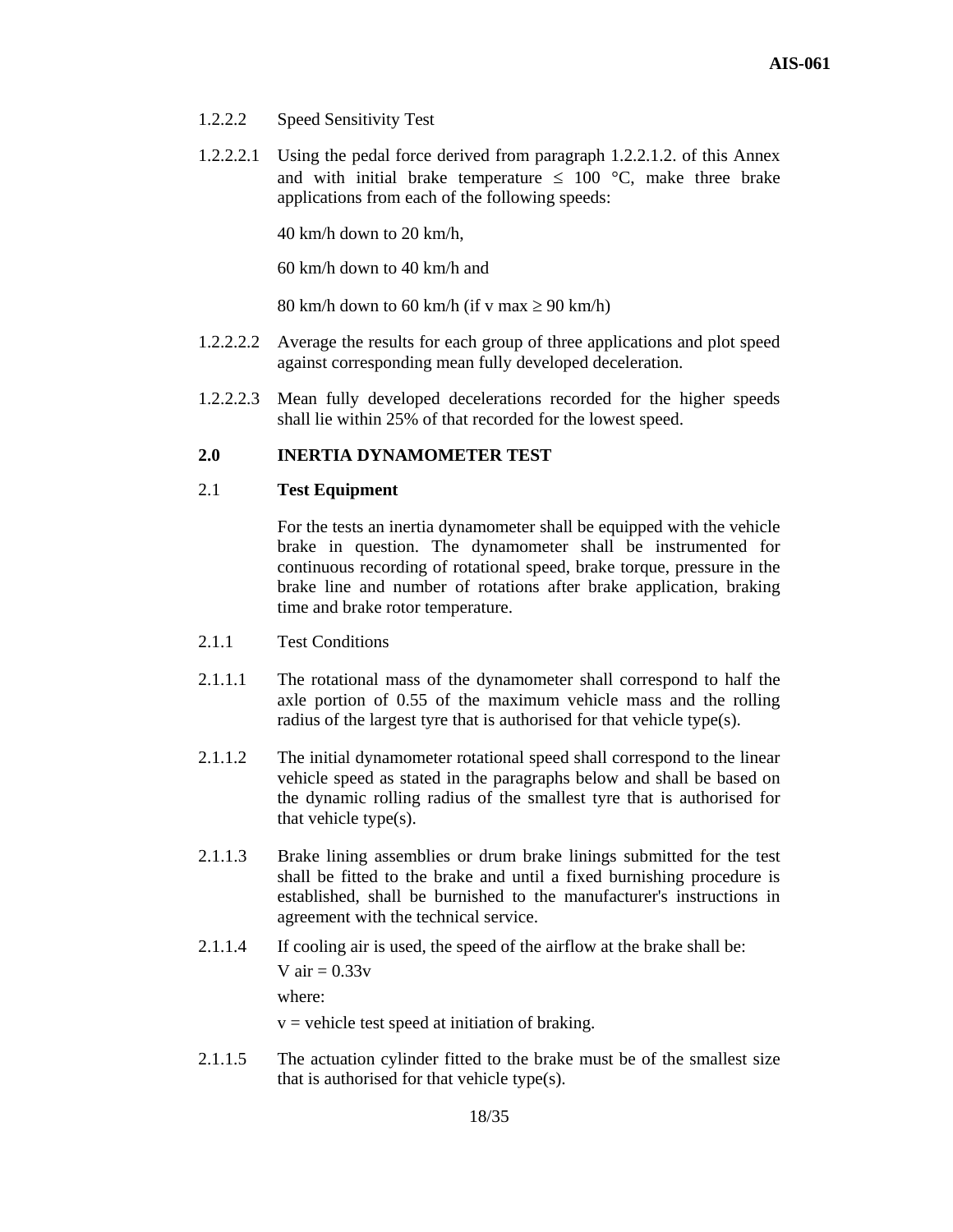2.2 Tests and Requirements

- 2.2.1 Tests derived from IS: 11852 (Part 7)
- 2.2.1.1 Type-P Test

From the initial speed of 60 km/h with a brake temperature  $\leq 100^{\circ}$ C at the start of each application make a minimum of six brake applications at spaced intervals of line pressure up to the line pressure that is permanently guaranteed by the braking system of the vehicle type(s) (e.g. cut in pressure of the compressor). A mean fully developed deceleration of at least 5  $\text{m/s}^2$  must be achieved.

2.2.1.2 Type-P Test, High Speed Performance

Make three brake applications with a brake temperature of  $\leq 100$  °C at the start of each application from a speed of 100 km/h where approval is directed to vehicles of category  $N_2$  and 90 km/h where approval is directed to vehicles of categories  $M_3$  and  $N_3$  using the guaranteed line pressure as defined in paragraph 2.2.1.1. The mean value of the achieved mean fully developed decelerations of the three applications must be at least  $4 \text{ m/s}^2$ .

- 2.2.1.3 Type-F Test
- 2.2.1.3.1 Heating Procedure

Make 20 consecutive snub applications with  $V1 = 60$  km/h and  $V2 = 30$  km/h with a cycle time of 60 s starting at a brake temperature of ≤100 °C at the first application. The line pressure shall correspond to a deceleration of 3  $\widehat{m/s^2}$  at the first application and must remain constant throughout the succeeding applications.

2.2.1.3.2 Hot Performance

On completion of the heating procedure the hot performance shall be measured under the conditions of paragraph 2.2.1.1 above using the guaranteed line pressure as defined in paragraph 2.2.1.1 (the temperature conditions may be different). The mean fully developed deceleration with the heated brake must not be less than 60% of the value achieved with the cold brake or 4 m/s<sup>2</sup>.

2.2.1.3.3 Recovery

Starting 120 s after the hot performance brake application makes 5 full stops with the line pressure used in paragraph 2.2.1.3.1. above and with intervals of at least 2 minutes from the initial speed of 60 km/h. At the beginning of the fifth application the brake temperature shall  $be \leq 100^{\circ}$ C and the mean fully developed deceleration achieved shall be within 10% of that calculated from the relation line pressure/deceleration of the Type-P test at 60 km/h.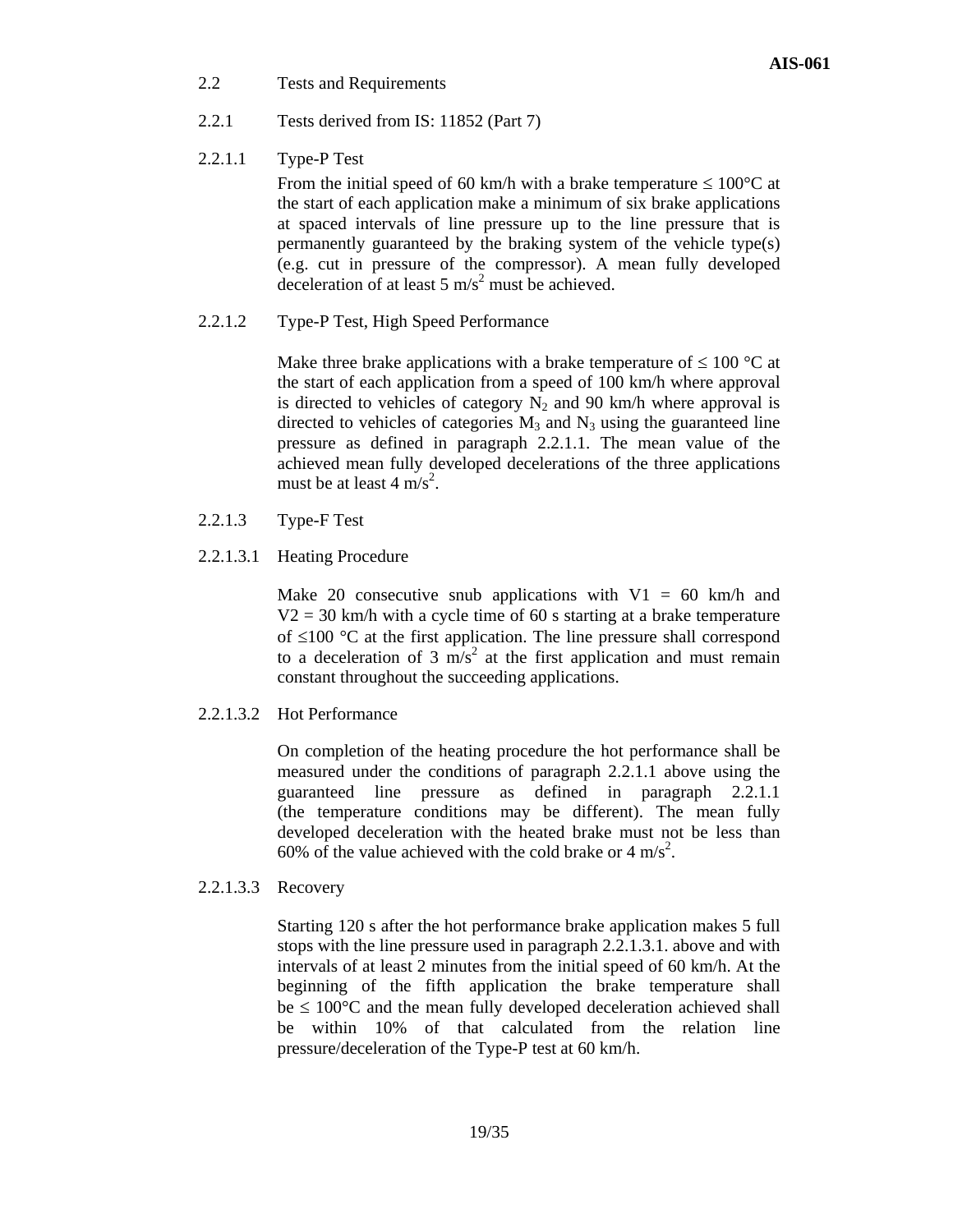#### 2.2.1.4 Type -H Test

2.2.1.4.1 Heating Procedure

The brakes shall be heated by constant braking torque corresponding to a deceleration of 0.15 m/s<sup>2</sup> at a constant speed of 30 km/h during a period of 12 minutes.

2.2.1.4.2 Hot Performance

On completion of the heating procedure the hot performance shall be measured under the conditions of paragraph 2.2.1.1 above using the guaranteed line pressure as defined in paragraph 2.2.1.1 (the temperature conditions may be different). The mean fully developed deceleration with the heated brake must not be less than  $3.75 \text{ m/s}^2$ .

- 2.2.1.5 Static Test for Parking Performance
- 2.2.1.5.1 For the whole range of applications determine the worst case regarding input force to the brake, maximum vehicle mass to be braked by one axle and tyre radius.
- 2.2.1.5.2 Apply the brake with the input force as determined under paragraph 2.2.1.5.1 above.
- 2.2.1.5.3 Put a slowly increasing torque on the dyno shaft in order to turn the drum or disc. Measure the output torque at the brake in the moment the dyno shaft begins to move and calculate corresponding axle braking force using the tyre radius as determined under paragraph 2.2.1.5.1.
- 2.2.1.5.4 The brake force measured under paragraph 2.2.1.5.3 divided by one-half of the vehicle mass as determined under paragraph 2.2.1.5.1 must give at least a quotient of 0.18.
- 2.2.2 Cold Performance Equivalence Test

A comparison of the cold performance of the replacement brake lining assembly or the replacement drum brake lining and the original brake lining assembly or the original drum brake lining shall be made by comparing the results of the Type-P test as described in paragraph 2.2.1.1.

- 2.2.2.1 The Type-P test as prescribed in paragraph 2.2.1.1 shall be performed with one set of the original brake lining assembly or the original drum brake lining.
- 2.2.2.2 The replacement brake lining assembly or the replacement drum brake lining shall be considered to show similar performance characteristics to the original brake lining assembly or the original drum brake lining if the achieved mean fully developed decelerations at the same line pressure in the upper two thirds of the generated curve are within 15% of those obtained with the original brake lining assembly or the original drum brake lining.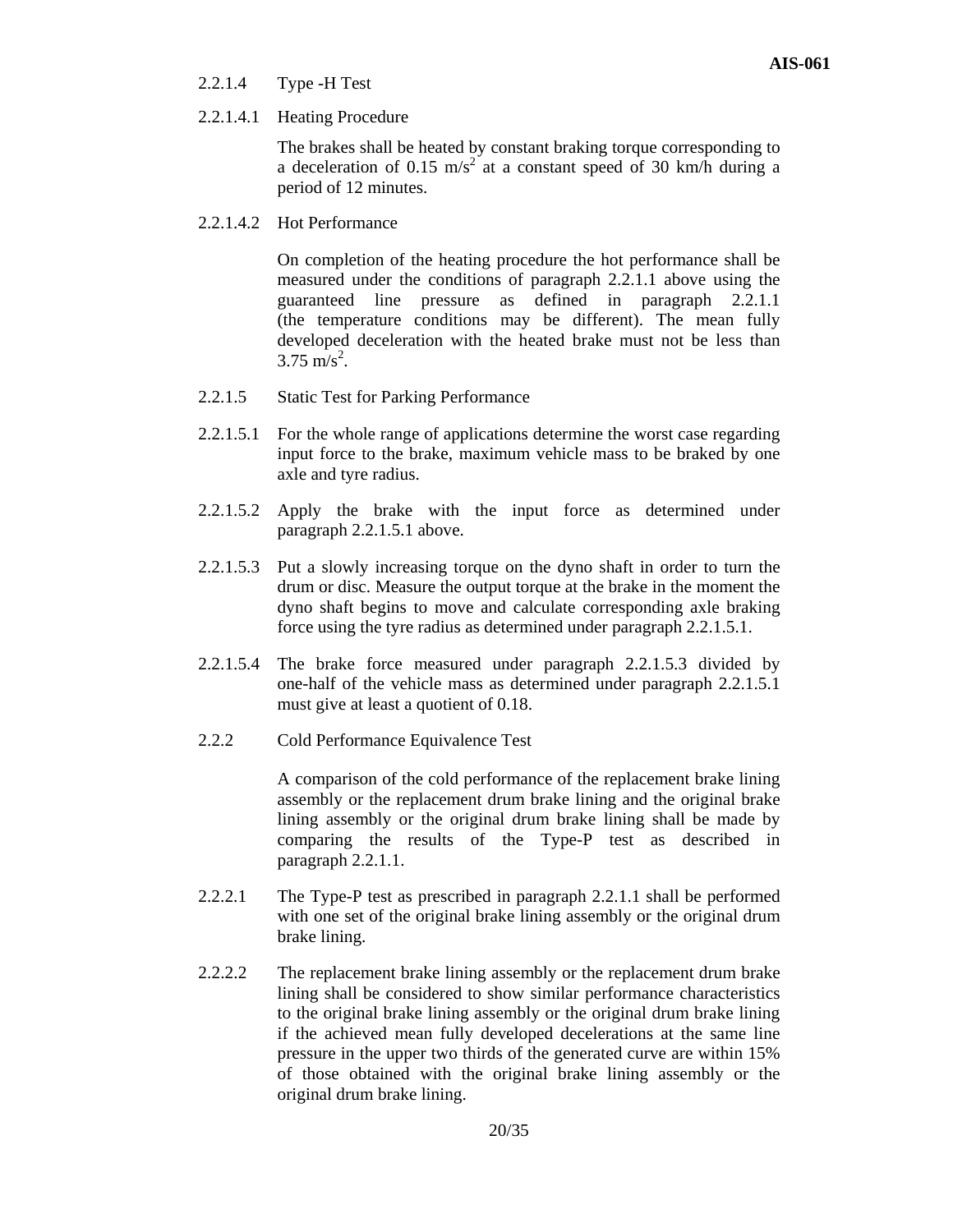- 2.2.3 Speed Sensitivity Test
- 2.2.3.1 Using the guaranteed line pressure as defined in paragraph 2.2.1.1 and with initial brake temperature  $\leq 100^{\circ}$ C, make three brake applications from each of the following speeds:

60 km/h down to 30 km/h,

80 km/h down to 60 km/h and

110 km/h down to 80 km/h (if v max  $\geq$  90 km/h).

- 2.2.3.2 Average the results for each group of three applications and plot speed against corresponding mean fully developed deceleration.
- 2.2.3.3 Mean fully developed decelerations recorded for the higher speeds shall lie within 25% of that recorded for the lowest speed.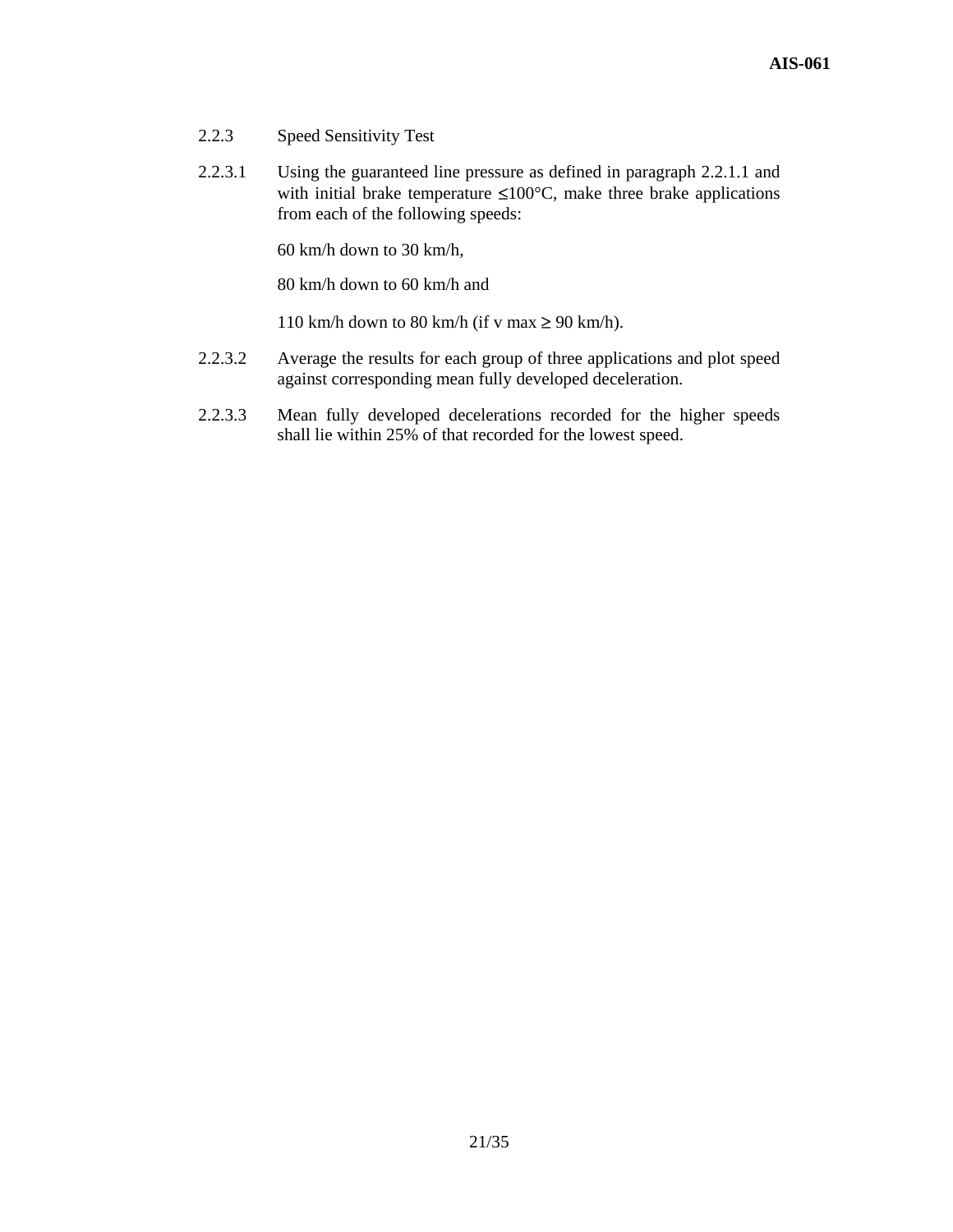#### (See 5.2.3)

# **REQUIREMENTS FOR REPLACEMENT BRAKE LINING ASSEMBLIES FOR VEHICLES OF CATEGORIES T1 AND T2**

#### **1. GENERAL**

The test method described in this Annex is based on an inertia dynamometer test. Alternatively the tests may be carried out on a test vehicle or on a rolling road test bench provided that the same test conditions are achieved and the same parameters measured as in the inertia dynamometer test.

## **2. TEST EQUIPMENT**

For the tests an inertia dynamometer shall be equipped with the vehicle brake in question. The dynamometer shall be instrumented for continuous recording of rotational speed, brake torque, pressure in the brake line or actuation force, number of rotations after brake application, braking time and brake rotor temperature.

#### 2.1. **Test Conditions**

- 2.1.1 The rotational mass of the dynamometer shall correspond to half the relevant axle portion of the maximum vehicle mass and the rolling radius of the largest tyre that is authorised for that vehicle type(s).
- 2.1.2 The initial dynamometer rotational speed shall correspond to the linear vehicle speed as stated in paragraph 3.1 of this Annex and shall be based on the dynamic rolling radius of the smallest tyre that is authorised for that vehicle type(s).
- 2.1.3 Brake linings submitted for the test shall be fitted to the relevant brake and until a fixed burnishing procedure is established, shall be burnished to the manufacturer's instructions in agreement with the technical service.
- 2.1.4 If cooling air is used, the speed of the airflow at the brake shall be:

$$
V\ air = 0.33v
$$

where:

 $v =$  vehicle test speed at initiation of braking.

2.1.5 The actuation device fitted to the brake must correspond to the vehicle installation.

# **3. TESTS AND REQUIREMENTS**

#### 3.1. **Type-P Test**

From the initial speed of 60 km/h with a brake temperature  $\leq 100^{\circ}$ C at the start of each application make a minimum of six consecutive brake applications at spaced intervals of line pressure or application force up to the maximum line pressure or up to  $6 \text{ m/s}^2$  deceleration. Repeat the last brake application using an initial speed of 40 km/h.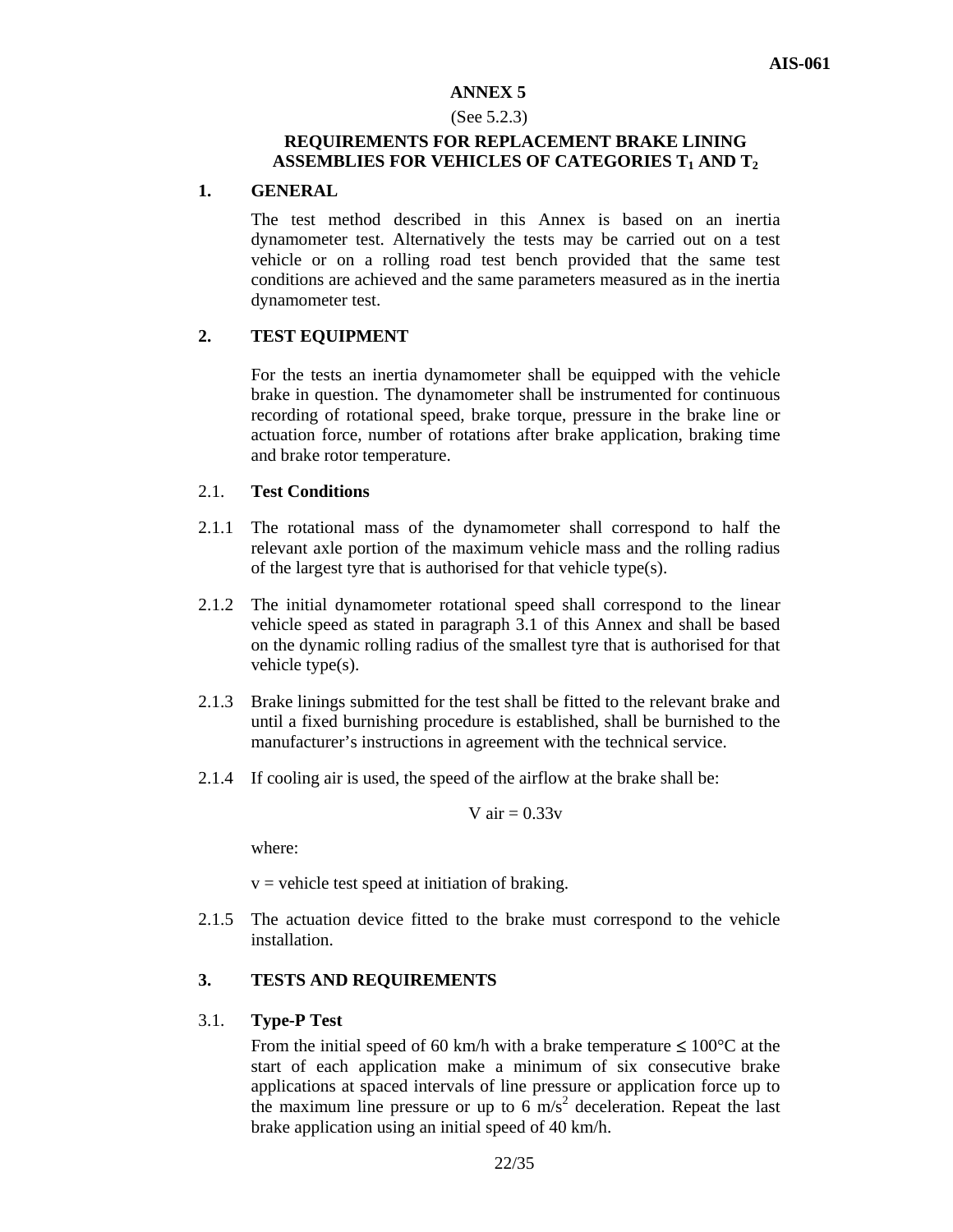# 3.2 **Type - F Test**

# 3.2.1 Heating Procedure

The brake shall be heated with continuous braking according to the requirement of IS: 11852 (Part 3) cl.3.3.2 starting with a brake rotor temperature  $\leq 100^{\circ}$ C.

3.2.2 Hot Performance

On completion of the heating procedure the hot performance from an initial speed of 40 km/h shall be measured under the conditions of paragraph 3.2.1 above using the same line pressure or application force (the temperature conditions may be different). The mean fully developed deceleration with the heated brake must not be less than 60% of the value achieved with the cold brake or  $3.5 \text{ m/s}^2$ .

# 3.3 **Cold Performance Equivalence Test**

A comparison of the cold performance of the replacement brake lining assembly and the original brake lining assembly shall be made by comparing the results of the Type-P test as described in paragraph 3.1.

- 3.3.1 The Type-P test as prescribed in paragraph 3.1 shall be performed with one set of the original brake lining assembly.
- 3.3.2 The replacement brake lining assembly shall be considered to show similar performance characteristics to the original brake lining assembly if the achieved mean fully developed decelerations at the same line pressure or application force in the upper two thirds of the generated curve are within 15% of those obtained with the original brake lining assembly.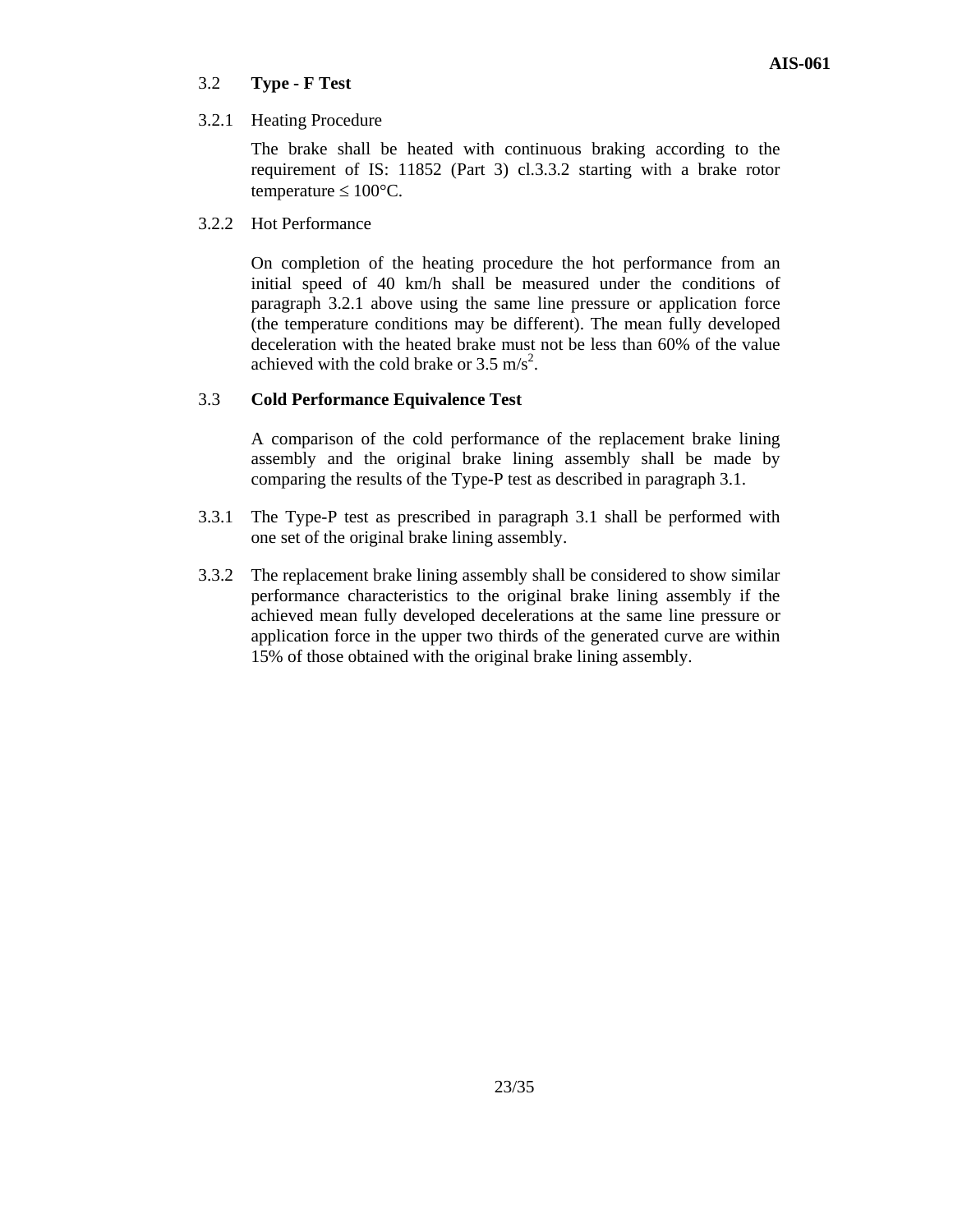#### (See 5.2.4)

# **REQUIREMENTS FOR REPLACEMENT BRAKE LINING ASSEMBLIES AND DRUM BRAKE LININGS FOR VEHICLES OF CATEGORIES T3 AND T4**

# **1. TEST CONDITIONS**

The tests prescribed in this Annex may be carried out alternatively on a test vehicle or on an inertia dynamometer under the same conditions as mentioned in IS :11852 (Part 1 to 9),

Brake linings submitted for test shall be fitted to the relevant brakes and, until a fixed burnishing procedure is established, shall be burnished to the manufacturer's instructions in agreement with the technical service.

#### **2. TESTS AND REQUIREMENTS**

### 2.1 **Conformance with IS:11852 (Part 3),**

The brakes shall be tested according to the requirements of IS:11852 (Part 3 )

- 2.1.1 The results shall be reported in a form according to IS: 11852 (Part 3),
- 2.1.2 A comparison shall be made between these results and those obtained with the original brake lining assemblies or the original drum brake linings under the same conditions.
- 2.1.3 The achieved hot performance at the same input torque of the replacement brake lining assembly or the replacement drum brake lining in the Type-F test must be:

(a) equal to or higher than the hot performance of the original brake lining assembly or the original drum brake lining, or

(b) at least 90% of the cold performance of the replacement brake lining assembly or the replacement drum brake lining.

The corresponding stroke of the actuator must not be  $\geq 110$  % of the value achieved with the original brake lining assembly. In the case where the original brake lining assembly or drum brake lining has been tested against the Type-H test requirements, the minimum requirements of IS: 11852 (Part 3) are applicable for the replacement brake lining assembly or drum brake lining.

#### 2.2 **Cold Performance Equivalence Test (Type-P)**

2.2.1 Under the conditions of paragraph 1 of this Annex and from an initial speed of 60 km/h with a brake temperature  $\leq 100^{\circ}$ C make 6 brake applications at spaced intervals of control force or line pressure up to 6.5 bar or an achieved deceleration of 6 m/s<sup>2</sup>.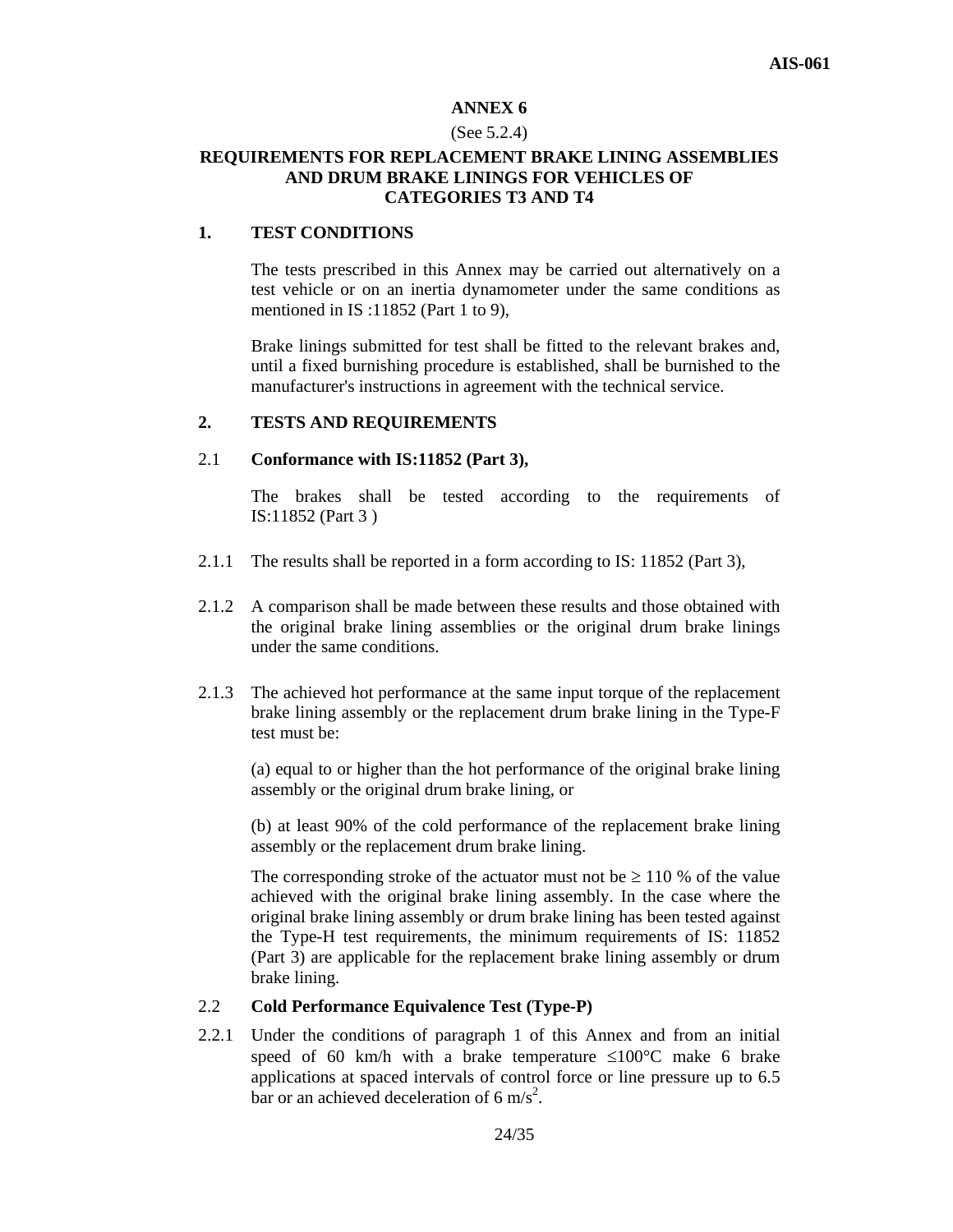- 2.2.2 Note and plot control force or line pressure and mean brake torque or mean fully developed deceleration for each application.
- 2.2.3 Compare the results with those obtained with the original brake lining assemblies or the original drum brake linings under the same test conditions.
- 2.2.4 The replacement brake lining assembly or the replacement drum brake lining shall be considered to show similar performance characteristics to the original brake lining assembly or the original drum brake lining if the achieved mean fully developed decelerations at the same input force or line pressure in the upper two thirds of the generated curve are within  $-5\%$  and  $+15\%$  of those obtained with the original brake lining assembly or the original drum brake lining.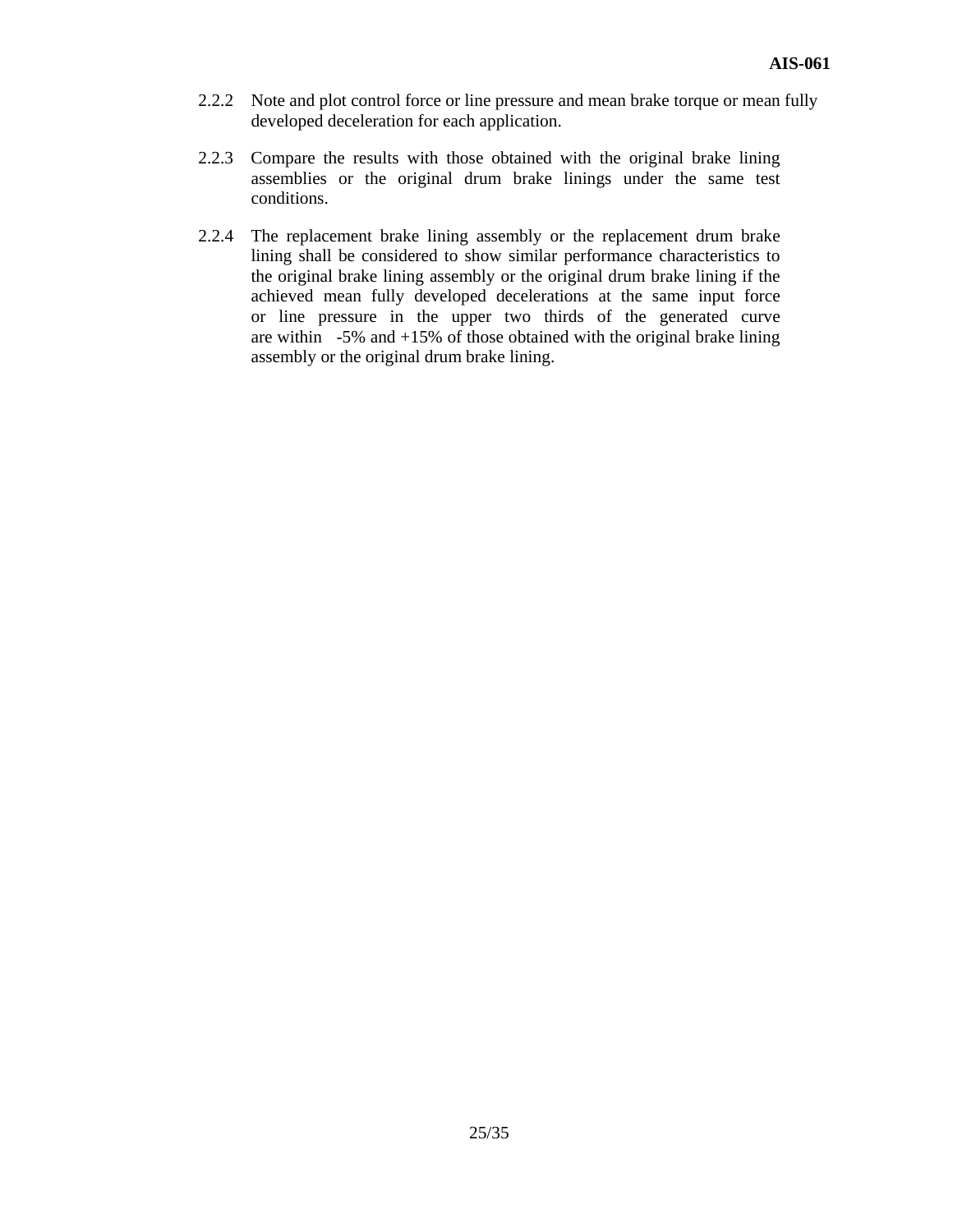#### (See 5.2.5)

# **REQUIREMENTS FOR REPLACEMENT BRAKE LINING ASSEMBLIES FOR TWO AND THREE WHEELED VEHICLE CATEGORIES**

#### **1. TEST CONDITIONS**

- 1.1 A vehicle which is representative of the type(s) for which the replacement brake lining assembly approval is required shall be equipped with the brake lining assemblies of the type for which approval is requested and instrumented for brake testing as required by IS: 14664.
- 1.2 Brake lining assemblies submitted for the test shall be fitted to the relevant brakes and, until a fixed burnishing procedure is established, shall be burnished to the manufacturer's instructions in agreement with the technical service.

#### **2. TESTS AND REQUIREMENTS**

- 2.1 Conformance with IS: 14664
- 2.1.1 The braking system of the vehicle shall be tested according to the vehicle categories mentioned in IS: 14664 and applicable requirements or tests are
- 2.1.1.1 Type P test with engine disconnected

The test is to be carried out only in the laden condition. Make a minimum of six brake applications at spaced increments of control force or line pressure up to wheel lock, or up to a deceleration of 6  $\text{m/s}^2$  or up to the maximum allowed control force.

2.1.1.2 Type - P Test with Engine Connected

Only applicable for two and three wheeled vehicle categories.

2.1.1.3 Type -P Test with Wet Brakes

Not applicable to vehicles of category  $L_5$  or in cases of drum brakes or fully enclosed disc brakes not subjected to this test during approval to IS: 14464

2.1.1.4 Type -F Test

Only applicable for two and three wheeled vehicle categories.

2.1.2 The vehicle must satisfy all the relevant requirements stated in IS: 14464 for that category of vehicles.

#### 2.2 **Additional Requirements**

2.2.1 Cold Performance Equivalence Test A comparison of the cold performance of the replacement brake lining assembly and the original brake lining assembly shall be made by comparing the results of the Type-P test as described in paragraph 2.1.1.1.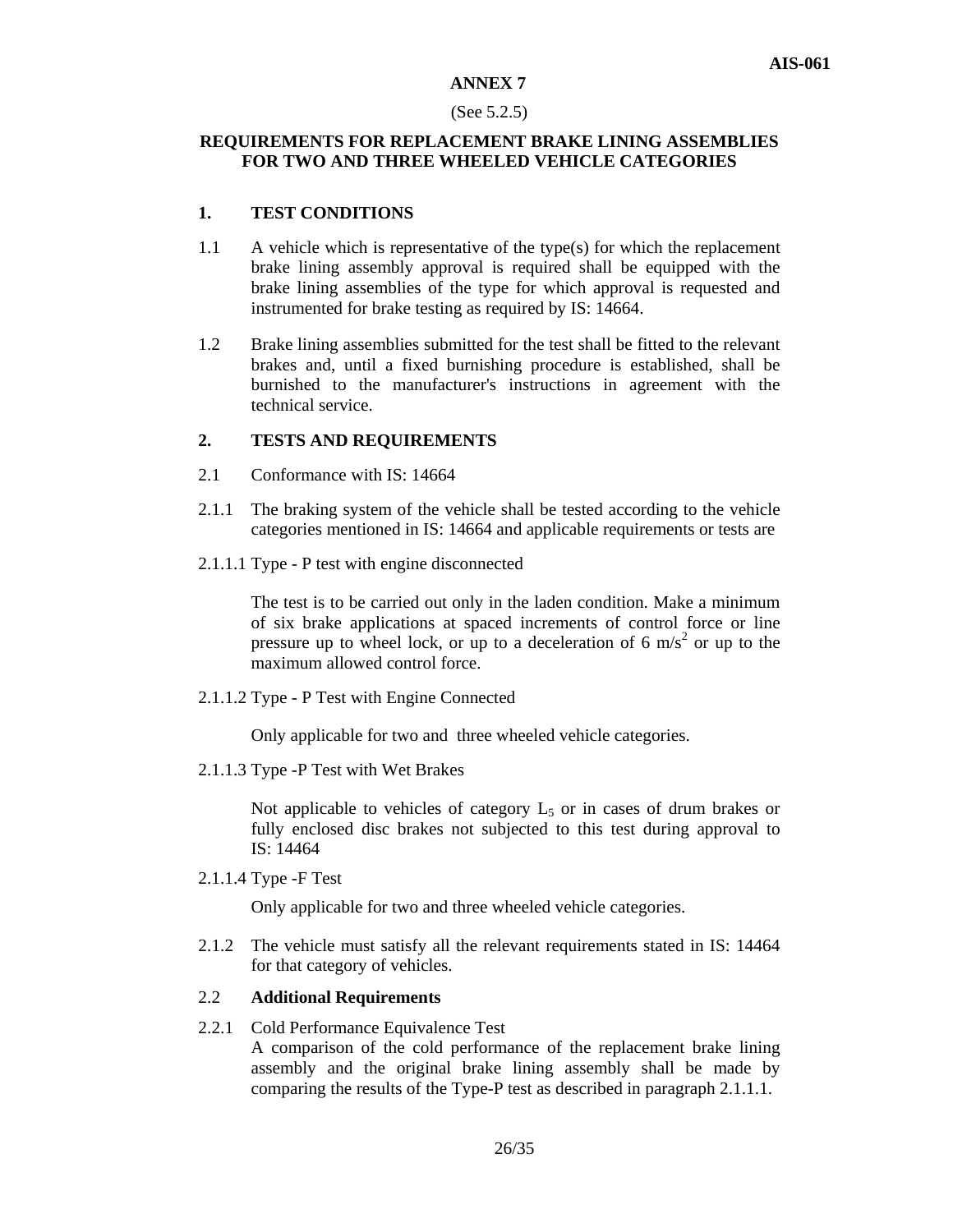- 2.2.1.1 The Type-P test as prescribed in paragraph 2.1.1.1 shall be performed with one set of the original brake lining assembly.
- 2.2.1.2 The replacement brake lining assembly shall be considered to show similar performance characteristics to the original brake lining assembly if the achieved mean fully developed decelerations at the same line pressure in the upper two thirds of the generated curve are within 15% of those obtained with the original brake lining assembly.
- 2.2.2. Speed Sensitivity Test

This test is only applicable for vehicles of Categories  $L_2$  and  $L_5$  and shall be carried out with the laden vehicle under the conditions of the Type-P test with engine disconnected. However, the test speeds are different.

- 2.2.2.1 From the results of the Type-P test as described in paragraph 2.1.1.1 determine the control force or line pressure corresponding to the minimum required mean fully developed deceleration for that category of vehicle.
- 2.2.2.2 Using the control force or line pressure determined in paragraph 2.2.2.1 and with initial brake temperature  $\leq 100^{\circ}$ C, make three brake applications from each of the following speeds:

40 km/h, 80 km/h and 120 km/h (if v max ≥130 km/h).

- 2.2.2.3 Average the results for each group of three applications and plot speed against corresponding mean fully developed deceleration.
- 2.2.2.4 Mean fully developed decelerations recorded for the higher speeds shall lie within 15% of that recorded for the lowest speed.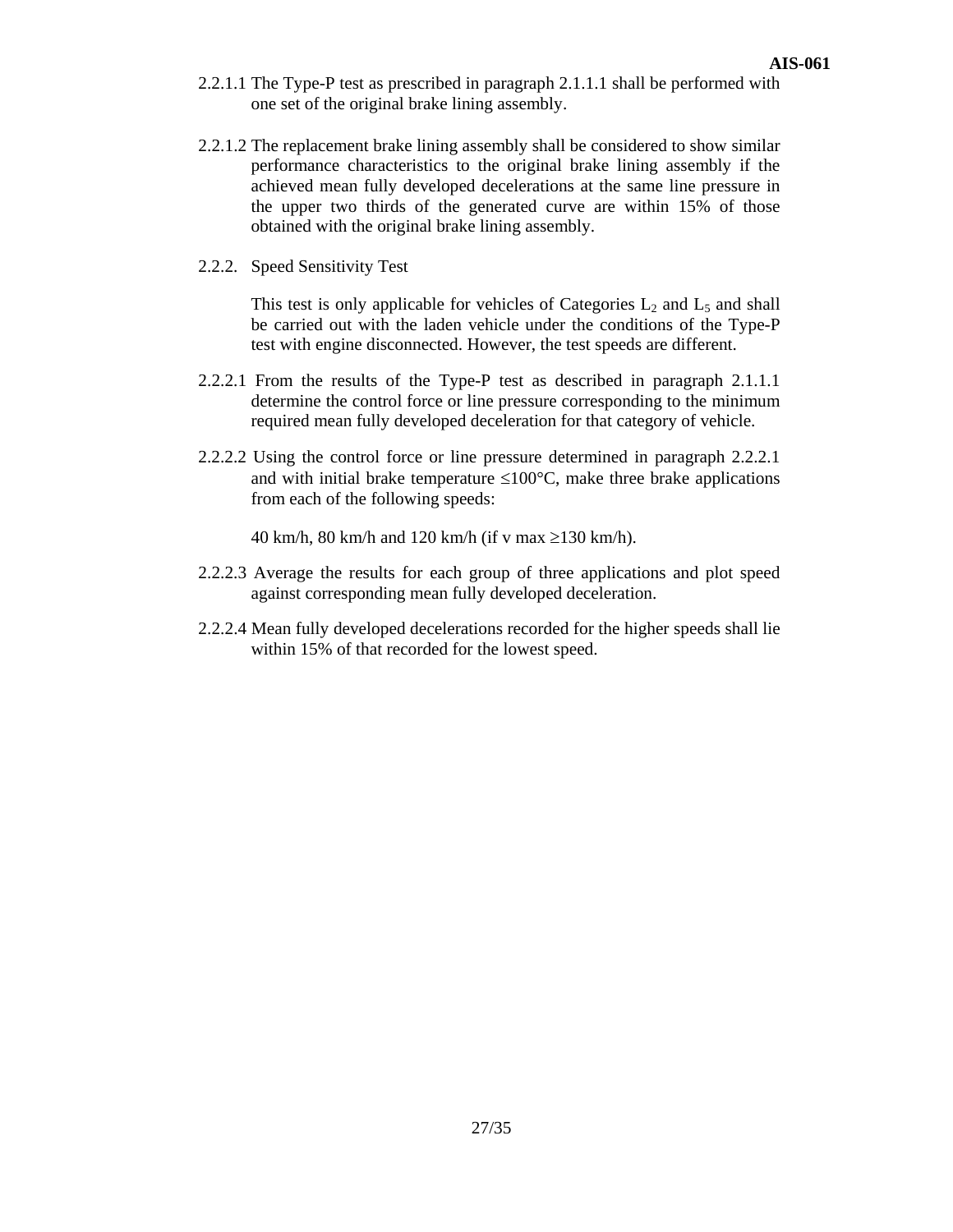# (See 4.6.1)

# **DETERMINATION OF FRICTION BEHAVIOUR BY MACHINE TESTING**

# **1. INTRODUCTION**

- 1.1 Samples of a replacement brake lining assembly type shall be tested on a machine capable of generating the test conditions and applying the test procedures described in this Annex.
- 1.2. Test results shall be evaluated to determine sample friction behaviour.
- 1.3 The friction behaviour of samples shall be compared to assess conformity with the standard registered for a replacement brake lining assembly type.

# **2. REPLACEMENT BRAKE LINING ASSEMBLIES FOR VEHICLES OF M1, M2, T1 ,T2, TWO AND THREE WHEELED VEHICLE CATEGORIES**

# 2.1 **Equipment**

- 2.1.1 The machine shall be designed to accept and operate a full size brake similar to those fitted to the vehicle axle used for approval testing to paragraph 5 of this standard.
- 2.1.2 The disc or drum rotational speed shall be  $660 \pm 10 \text{ min}^{-1}$  (1) without load and shall not fall below  $600 \text{ min}^{-1}$  on full load.
- 2.1.3 The test cycles and brake applications during the cycles to be adjustable and automatic.
- 2.1.4 Output torque or brake pressure (constant torque method) and working surface temperature shall be recorded.
- 2.1.5 Provision shall be made to direct cooling air across the brake at a rate of  $600 \pm 60$  m<sup>3</sup>/h.

# 2.2 **Test Procedure**

2.2.1 Sample Preparation

The manufacturer's bedding schedule shall ensure a minimum of 80% surface contact area for pad assemblies without exceeding a surface temperature of 300°C and 70% surface contact area for leading shoe assemblies without exceeding a surface temperature of 200°C.

<sup>(1)</sup> In the case of vehicles of categories  $L_1$  and  $L_2$ , a lower test speed may be used.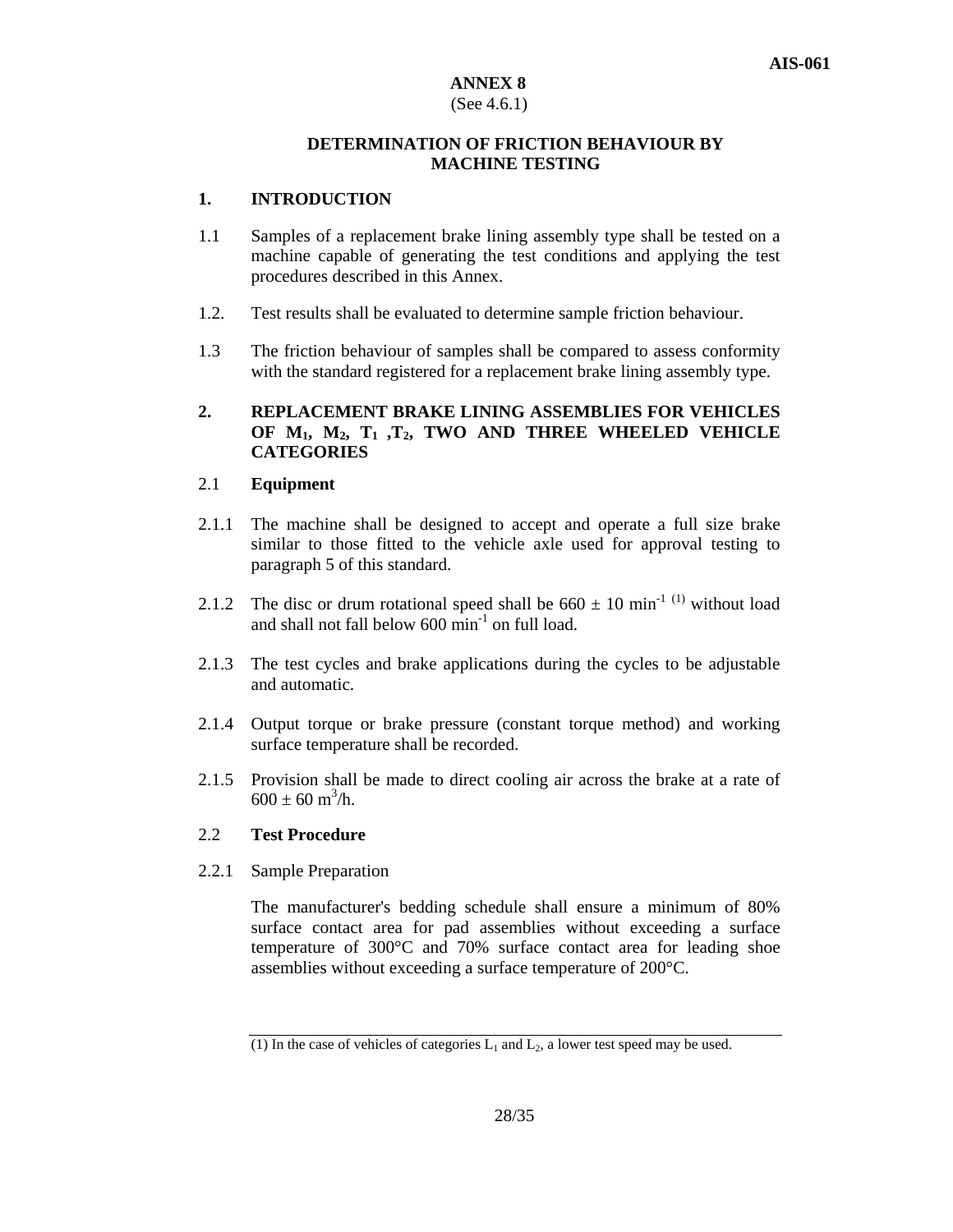2.2.2 Test Schedule

The test schedule comprises a number of consecutive braking cycles each containing X braking intervals of 5 seconds brake applied followed by 10 seconds brake released.

The following two methods may be used alternatively:

- 2.2.2.1 Test Schedule with Constant Pressure
- 2.2.2.1.1 Pad Assemblies

The hydraulic pressure p under the piston(s) of the calliper shall be constant following the formula:

 $M_d$  $\mathbf{p}^{1}$  =  $0.57. r_{w}$ .  $A_{k}$  $M_d$  = 150 Nm for A<sub>k</sub> < 18.1 cm<sup>2</sup>  $M_d$ 300 Nm for  $A_k > 18.1$  cm<sup>2</sup>  $A_k$  = area of calliper piston(s)

 $r_w$  = effective radius of disc

| <b>No. of Cycle</b> | Number of<br><b>Brake</b><br><b>Applications</b> | <b>Initial Brake</b><br><b>Rotor</b><br><b>Temperature</b><br>${}^{\circ}\mathbf{C}$ | Max. Brake<br>Rotor<br><b>Temperature</b><br>$^\circ{\rm C}$ | <b>Forced</b><br>Cooling |
|---------------------|--------------------------------------------------|--------------------------------------------------------------------------------------|--------------------------------------------------------------|--------------------------|
|                     | $1 \times 10$                                    | < 60                                                                                 | open                                                         | no                       |
| $2 - 6$             | 5 x 10                                           | 100                                                                                  | open $(350)^{(1)}$                                           | no                       |
|                     | $1 \times 10$                                    | 100                                                                                  | open                                                         | yes                      |

(1) In the case of vehicles of category L, the temperature shall be limited to 350°C. If necessary, the number of applications per cycle must be reduced accordingly. However, in this case, the number of cycles shall be increased to keep the total number of applications constant.

2.2.2.1.2 Shoe Assemblies

The mean contact pressure at the brake lining working surface shall be constant at  $22 \pm 6$  N/cm<sup>2</sup> calculated for a static brake without selfenergising.

| No. of | <b>Number of Brake</b> | <b>Initial Brake</b> | <b>Max. Brake</b>  | <b>Forced</b> |
|--------|------------------------|----------------------|--------------------|---------------|
| Cycle  | <b>Applications</b>    | <b>Rotor</b>         | <b>Rotor</b>       | Cooling       |
|        |                        | <b>Temperature</b>   | <b>Temperature</b> |               |
|        |                        |                      |                    |               |
|        | 1 X 10                 | <60                  | <b>200</b>         | yes           |
| 2      | 1 X 10                 | 100                  | open               | no            |
| 3      | 1 X 10                 | 100                  | 200                | yes           |
|        | 1 X 10                 | 100                  | open               | no            |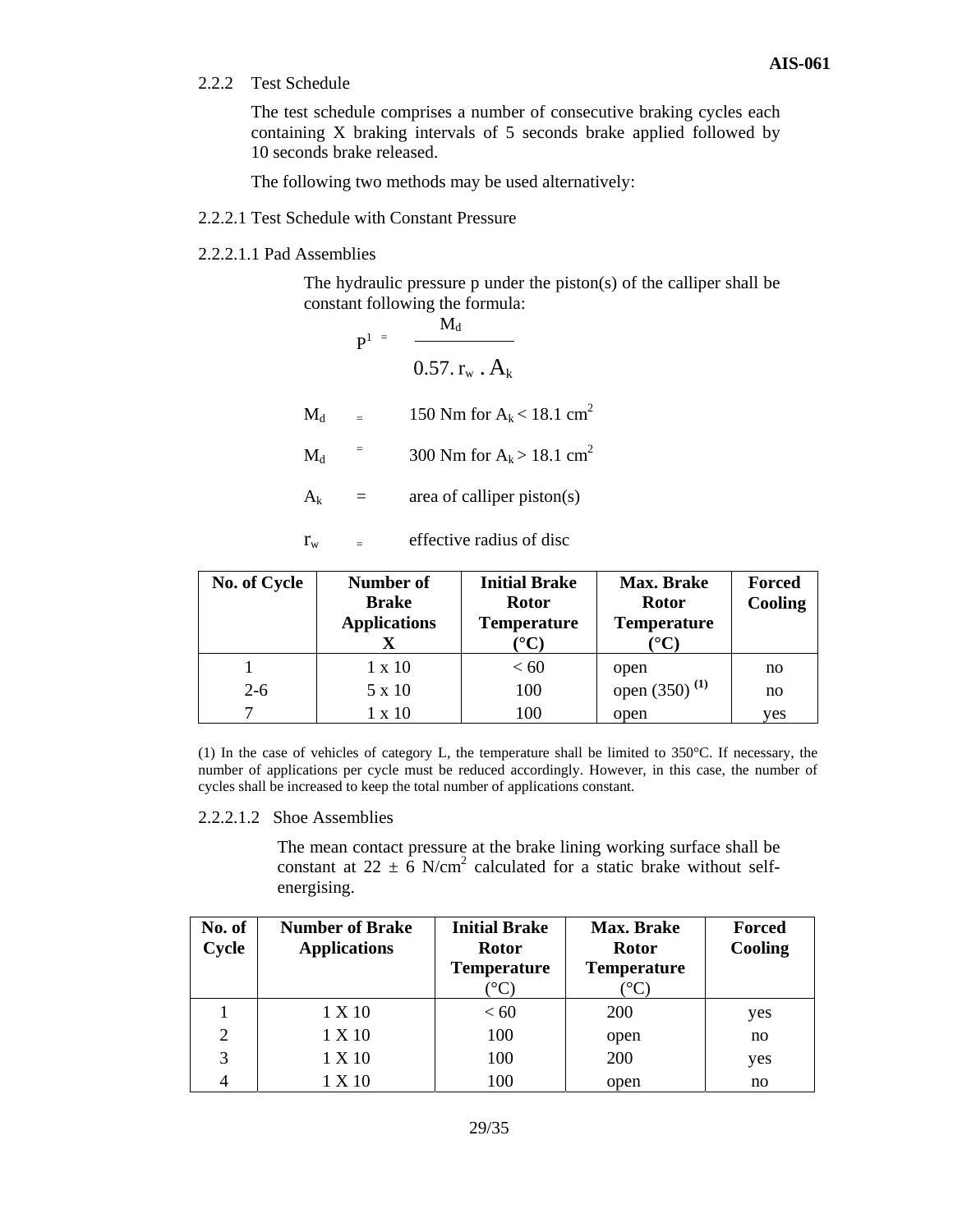#### 2.2.2.2 Test Schedule with Constant Torque

| This method applies only for pad assemblies. The brake torque shall be |  |  |
|------------------------------------------------------------------------|--|--|
| constant within a tolerance of $\pm$ 5% and adjusted to guarantee the  |  |  |
| maximum brake rotor temperatures given in the table below.             |  |  |

| No. of<br>Cycle | Number of<br><b>Brake</b><br><b>Applications</b> | <b>Initial Brake</b><br><b>Rotor</b><br>Temperature $(^{\circ}C)$ | <b>Max. Brake Rotor</b><br>Temperature $(^{\circ}C)$ | Forced<br>Cooling |
|-----------------|--------------------------------------------------|-------------------------------------------------------------------|------------------------------------------------------|-------------------|
|                 | 1 X 5                                            | < 60                                                              | 200-350 (200-250) <sup>(1)</sup>                     | no                |
| $2 - 4$         | 3 X 5                                            | 100                                                               | 200-350 (200-250)                                    | no                |
| $6 - 9$         | 1 X 10                                           | 100                                                               | 200-350 (200-250)                                    | no                |
| 10              | 4 X 5                                            | 100                                                               | 200-350 (200-250)                                    | no                |
| $11 - 13$       | $1 \times 10$                                    | 100                                                               | 200-350 (200-250)                                    | no                |
| 14              | $3 \times 5$                                     | 100                                                               | 200-350 (200-250)                                    | no                |
|                 | $1 \times 5$                                     | < 60                                                              | 200-350 (200-250)                                    | no                |

(1) Values in brackets for two and three wheeled vehicle categories.

2.3 Evaluation of Test Results

Friction behaviour is determined from the brake torque noted at selected points in a test schedule. Where brake factor is constant, e.g. a disc brake, brake torque may be translated to coefficient of friction.

- 2.3.1 Pad Assemblies
- 2.3.1.1 The operational coefficient of friction  $(\mu_{op})$  is the mean of the values recorded during cycles 1qwo to seven (constant pressure method) or during cycles 2-4, 6-9 and 11-13 (constant torque method); measurement being made one second after commencing the first brake application of each cycle.
- 2.3.1.2 The maximum coefficient of friction  $(\mu_{max})$  is the highest value recorded during all cycles.
- 2.3.1.3. The minimum coefficient of friction  $(\mu_{min})$  is the lowest value recorded during all cycles. 2.3.2. Shoe Assemblies
- 2.3.2 Shoe assemblies
- 2.3.2.1 The mean torque  $(M_{mean})$  is the average of the maximum and minimum values of brake torque recorded during the fifth brake application of cycles one and three.
- 2.3.2.2 The hot torque  $(M<sub>hot</sub>)$  is the minimum brake torque developed during cycles two and four. If the temperature exceeds 300°C during these cycles the value at  $300^{\circ}$ C is to be taken as  $M_{hot}$ .

#### 2.4 **Acceptance Criteria**

- 2.4.1 With each application for approval of a brake lining assembly type there shall be submitted:
- 2.4.1.1 for pad assemblies, values for  $\mu_{\text{op}}$ ,  $\mu_{\text{min}}$ ,  $\mu_{\text{max}}$ .
- 2.4.1.2 for shoe assemblies, values for  $\dot{M}_{mean}$  and  $M_{hot}$ .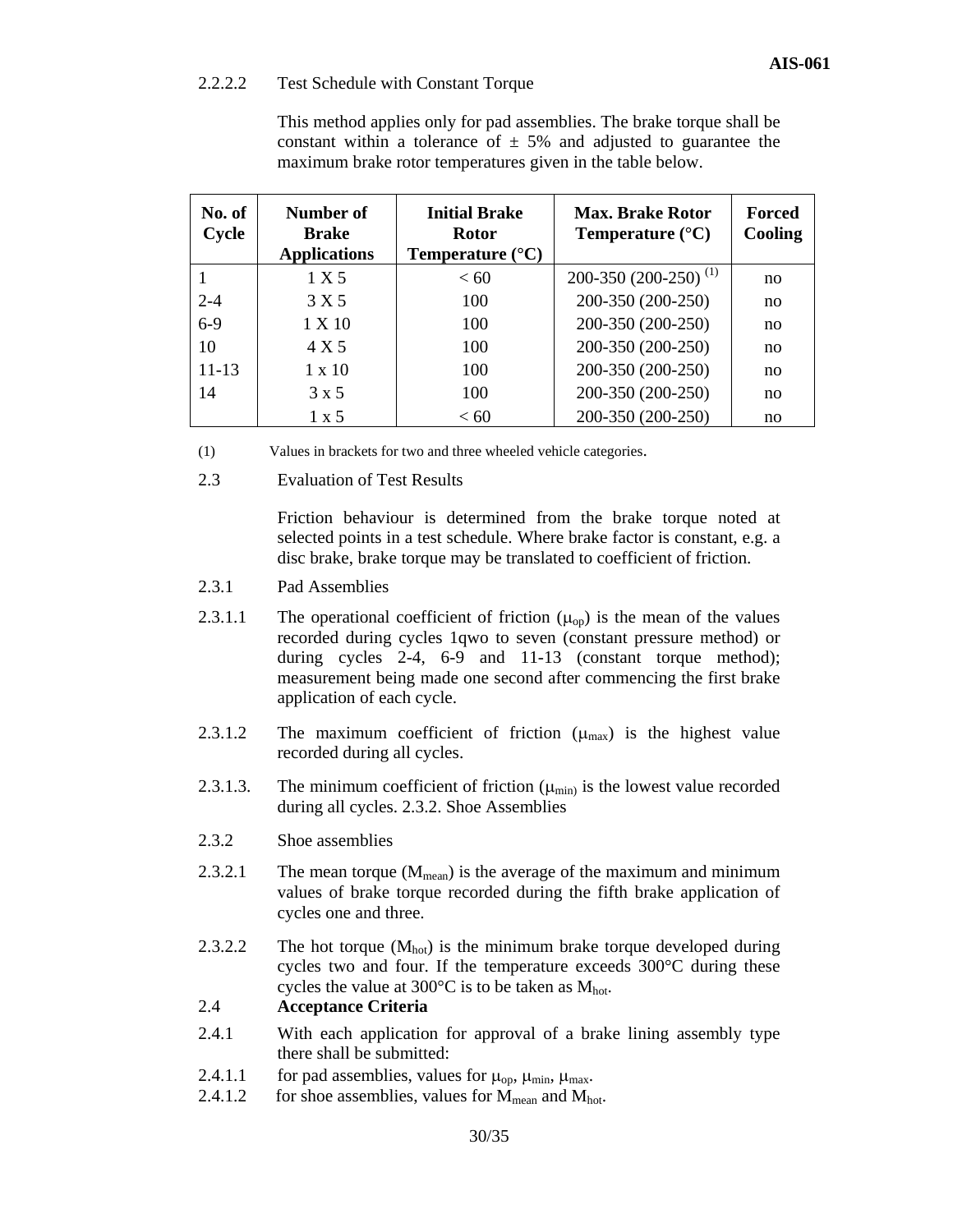- 2.4.2 During production of an approved brake lining assembly type, test samples must demonstrate compliance with the values registered under paragraph 2.4.1 of this Annex with the following tolerances:
- 2.4.2.1 for disc brake pads

 $\mu_{\text{op}} = 15\%$  of registered value

 $\mu_{\text{min}}$  > registered value

 $\mu_{\text{max}}$  < registered value

2.4.2.2 for simplex drum brake linings:

 $M_{\text{mean}} \pm 20\%$  of registered value

 $M_{hot} >$  registered value.

#### **3. BRAKE LINING ASSEMBLIES AND DRUM BRAKE LININGS**  FOR VEHICLES OF CATEGORIES M<sub>3</sub>, N<sub>2</sub>, N<sub>3</sub>, T<sub>3</sub> AND T<sub>4</sub>

# 3.1. **Equipment**

- 3.1.1 The machine shall be equipped with a disc brake of the fixed calliper type with a cylinder diameter of 60 mm and a solid (not ventilated) disc having a diameter of  $278 \pm 2$  mm and a thickness of 12 mm  $\pm$  0.5 mm. A rectangular piece of the friction material with an area of 44 cm<sup>2</sup>  $\pm$  0.5 cm<sup>2</sup> and a thickness of at least 6 mm shall be attached to the backing plate.
- 3.1.2 The disc rotational speed shall be  $660 \pm 10 \text{ min}^{-1}$  without load and shall not fall below 600 1/min on full load.
- 3.1.3 The mean contact pressure at the brake lining working surface shall be constant at 75 N/cm<sup>2</sup>  $\pm$  10 N/cm<sup>2</sup>.
- 3.1.4 The test cycles and brake applications during the cycles to be adjustable and automatic.
- 3.1.5 Output torque and working surface temperature shall be recorded.
- 3.1.6 Provisions shall be made to direct cooling air across the brake at a rate of  $600 \pm 60$  m<sup>3</sup>/h.
- 3.2 Test Procedure
- 3.2.1 Sample Preparation

The manufacturer's bedding procedure shall ensure a minimum of 80% surface contact area without exceeding a surface temperature of 200°C.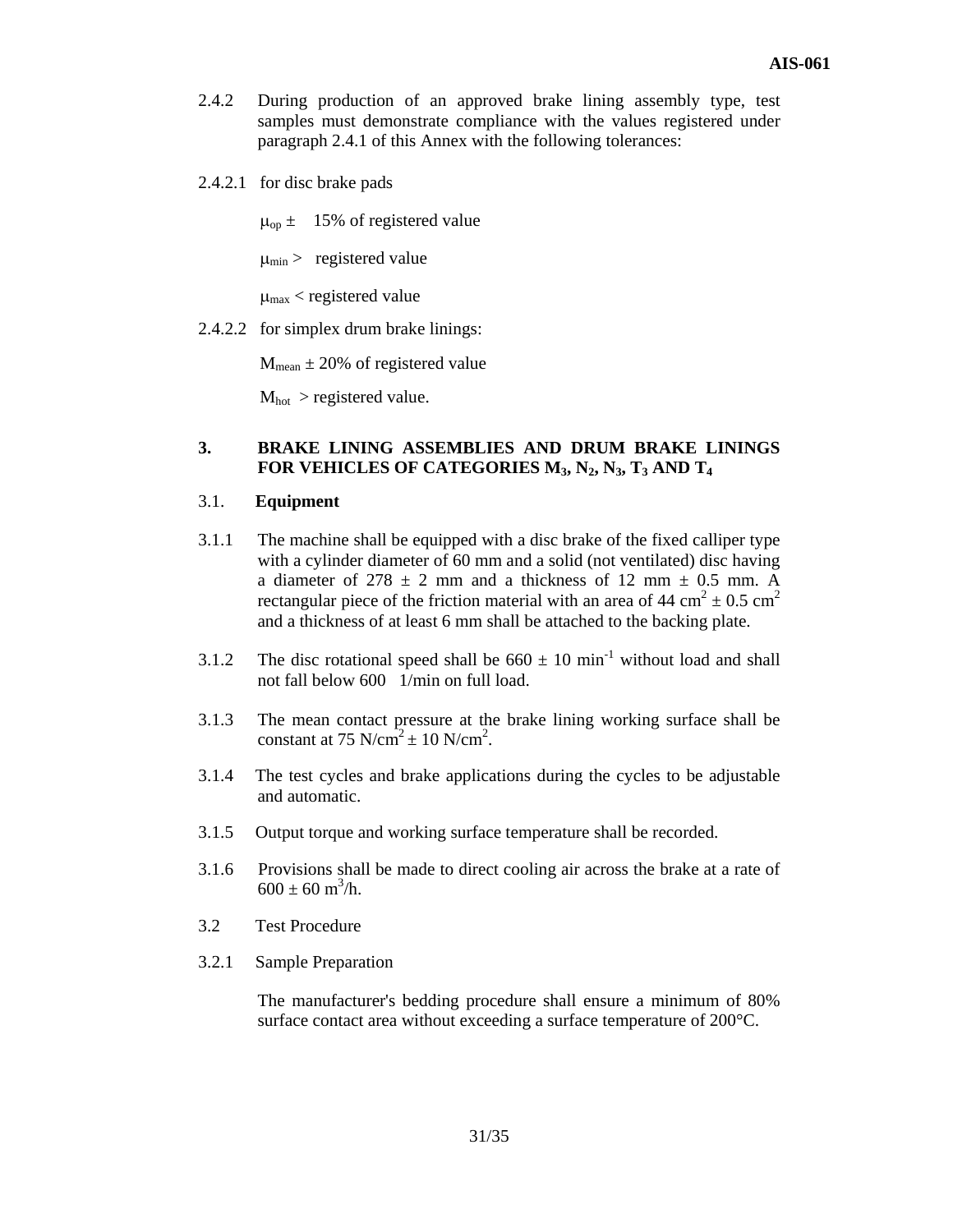# 3.2.2 Test Schedule

| $\mathbf{w}_{\mathsf{P}}$ pare $\mathbf{w}$ can be defined by<br>to becomes orano refeased. |                                               |                                                  |                          |  |  |
|---------------------------------------------------------------------------------------------|-----------------------------------------------|--------------------------------------------------|--------------------------|--|--|
| No. of<br>Cycle                                                                             | <b>Number of Brake</b><br><b>Applications</b> | <b>Initial Brake Rotor</b><br><b>Temperature</b> | <b>Forced</b><br>Cooling |  |  |
|                                                                                             | 5                                             | 100                                              | yes                      |  |  |
| 2                                                                                           | 5                                             | increasing $<$ 200                               | no                       |  |  |
| 3                                                                                           | 5                                             | 200                                              | no                       |  |  |
| 4                                                                                           | 5                                             | increasing $<$ 300                               | no                       |  |  |
| 5                                                                                           | 5                                             | 300                                              | no                       |  |  |
| 6                                                                                           | 3                                             | 250                                              | yes                      |  |  |
| 7                                                                                           | 3                                             | 200                                              | yes                      |  |  |
| 8                                                                                           | 3                                             | 150                                              | yes                      |  |  |
| 9                                                                                           | 10                                            | 100                                              | yes                      |  |  |
| 10                                                                                          | 5                                             | increasing $<$ 300                               | no                       |  |  |
| 11                                                                                          | 5                                             | 300                                              | no                       |  |  |

The test procedure comprises a number of consecutive braking cycles each containing a number of X braking intervals of 5 seconds brake applied followed by 10 seconds brake released.

# 3.3 **Evaluation of Test Results**

Friction behaviour is determined from the brake torque noted in selected cycles of the test schedule. Brake torque shall be translated to coefficient of friction m.

The m-value of each brake application shall be determined as the mean value of the 5 seconds brake applied.

- 3.3.1 The operational coefficient of friction  $\mu_{\text{on}}$  is the mean value of u recorded for the brake applications in cycles 1 and  $\mu_{op2}$  is the mean value of u recorded for the brake applications Cycle 9.
- 3.3.2 The maximum coefficient of friction  $\mu_{\text{max}}$  is the highest value of u recorded in an applications during cycles 1 to 11 inclusive.
- 3.3.3 The minimum coefficient of friction  $\mu_{min}$  is the lowest value of u recorded in an application during cycles to 11 inclusive.

# 3.4 **Acceptance Criteria**

- 3.4.1 With each application for approval of a replacement brake lining assembly type or a replacement drum brake lining type, there shall be submitted values for  $\mu_{\text{op1}}$ ,  $\mu_{\text{op2}}$ ,  $\mu_{\text{min}}$  and  $\mu_{\text{max}}$ .
- 3.4.2 During production of an approved replacement brake lining assembly type or replacement drum brake lining type, test samples must demonstrate compliance with the values registered under paragraph 3.4.1 of this Annex within the following tolerances:

 $\mu_{\text{op1}}$ ,  $\mu_{\text{op2}} \pm 15\%$  of the registered value.

 $\mu_{min}$  > registered value.

 $\mu_{\text{max}}$  < registered value.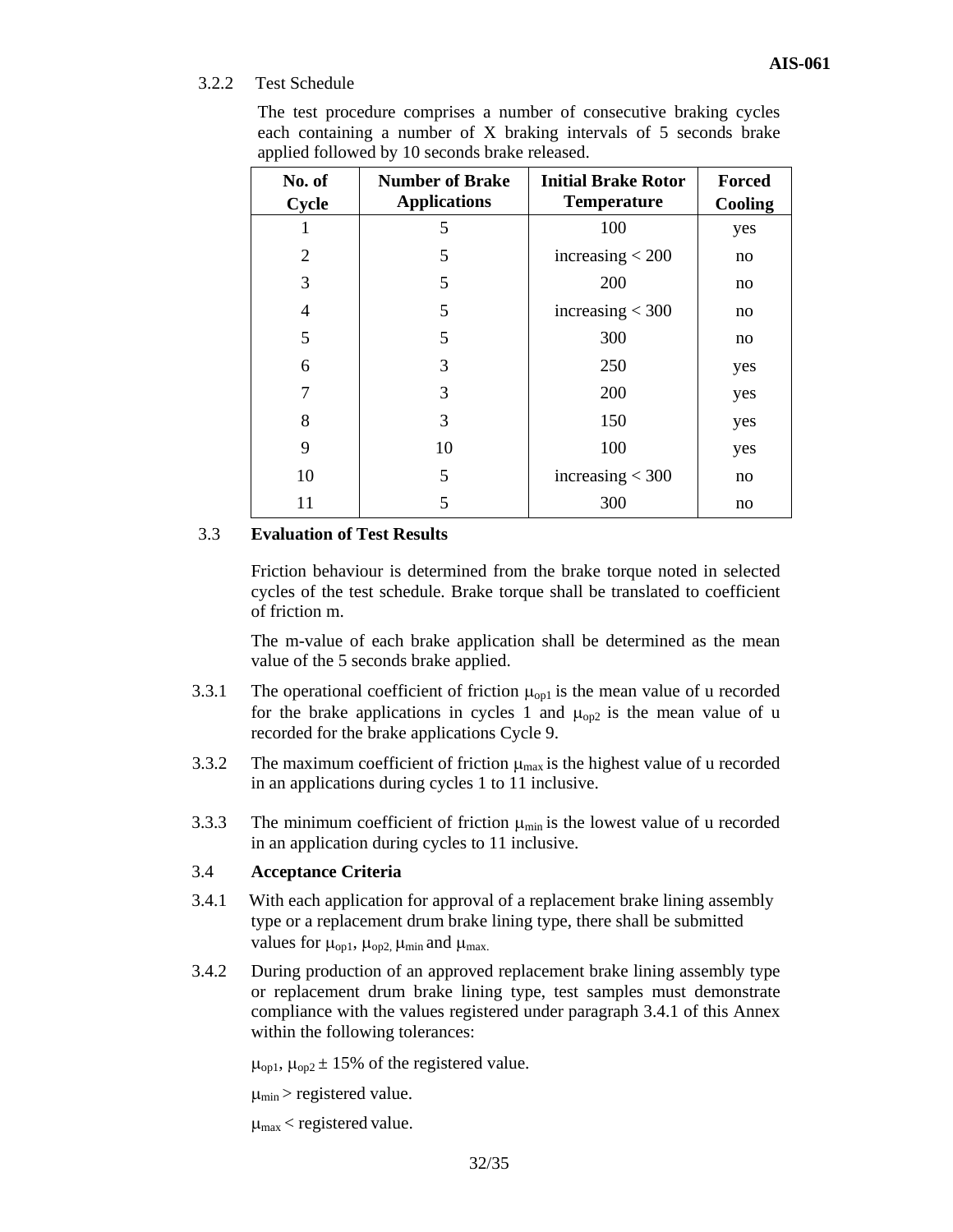## **MODIFICATIONS AND EXTENSION OF TYPE APPROVAL OF THE REPLACEMENT BRAKE LINING ASSEMBLY OR THE REPLACEMENT BRAKE LINING**

1 Every modification of replacement brake lining assembly type or replacement drum brake lining type shall be notified to the testing agency which granted the type approval. The test agency may then either:

Consider that the modifications made are unlikely to have appreciable adverse effects and that in any event the brake lining assembly or drum brake lining still complies with the requirements ; or

1.2 require a further test report from the test agency responsible for conducting the tests.

#### **ANNEX 10**

#### **CONFORMITY OF PRODUCTION**

- 1. Replacement brake lining assemblies or replacement drum brake lining assemblies approved to this standard shall be so manufactured as to conform to the type approved.
- 2. Original brake lining assemblies or original drum brake linings being the subject of an application under paragraph 4.2 of this standard are deemed to satisfy the requirements of Annex10.
- 3. To verify the requirements of Anex10 paragraph 1 are met, suitable controls of the production shall be applied. These shall encompass the control of raw materials and components used.
- 4. The holder of an approval shall in particular,
- 4.1 ensure that for each brake lining assembly type or replacement drum brake lining type, at least the relevant tests prescribed in paragraph 4.3 and the friction behavior tests described in Annex 8 of this standard are carried out on a statistically controlled and random basis in accordance with a regular quality assurance procedure;
- 4.2 ensure existence of procedures for effective control of the quality of the products;
- 4.3 have access to the control equipments necessary for checking the conformity of each approved type;
- 4.4 analyse the results of each type of test in order to verify and ensure the consistency of the product characteristics, making allowance for variation of an industrial production;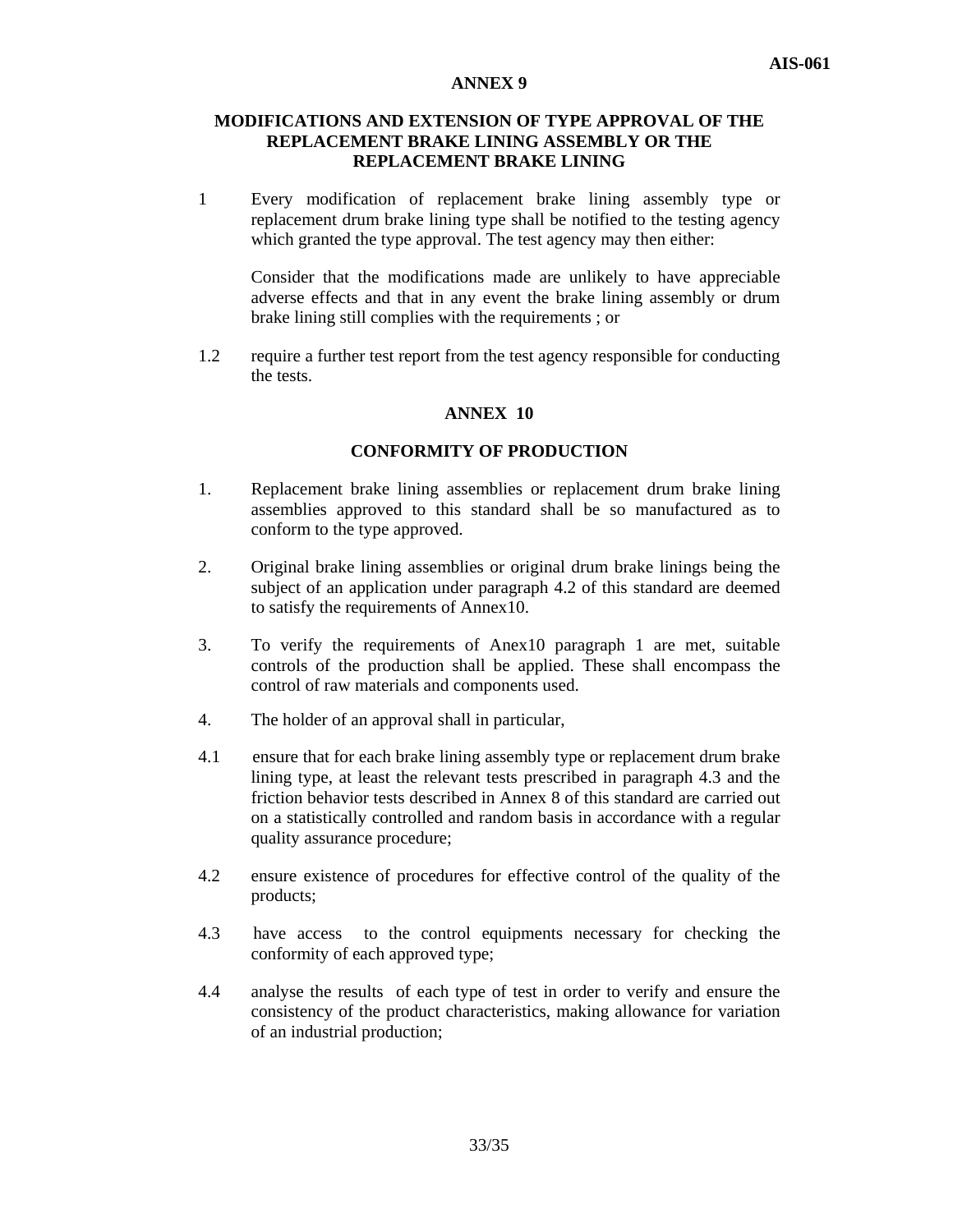- 4.5 ensure that date data of test results are recorded and that Annexed documents remain available for a period to be determined in agreement with test agency.
- 4.6 ensure that any samples or test pieces giving evidence of non-conformity with the type of the test considered shall give rise to another sapling and another test. All the necessary steps shall be taken to re-establish the conformity of the corresponding production.
- 5 The competent authority which has granted the type approval may at any time verify the conformity controls methods applicable to each production unit.
- 5.1 In every inspection, the test books and production survey records shall be presented to the visiting inspector.
- 5.2 The inspector may take samples at random to be tested in manufacturer's laboratory. The minimum number of samples may be determined according to the results of the manufacturer's own verification.
- 5.3 When the quality level appears unsatisfactory or when it seems necessary to verify the validity of the tests carried out in application of paragraph 5.2, Annex 10 the inspector shall select samples to be sent to the test agency which has conducted the type approval tests.
- 5.4 The testing agency may carry out any tests prescribed in this standard.
- 5.5 The normal frequencies of inspections authorized by the testing agency shall be one per year. In case where negative results are recorded during one of these visits, the competent authority shall ensure that all necessary steps are taken to re-establish the conformity of production as rapidly as possible.